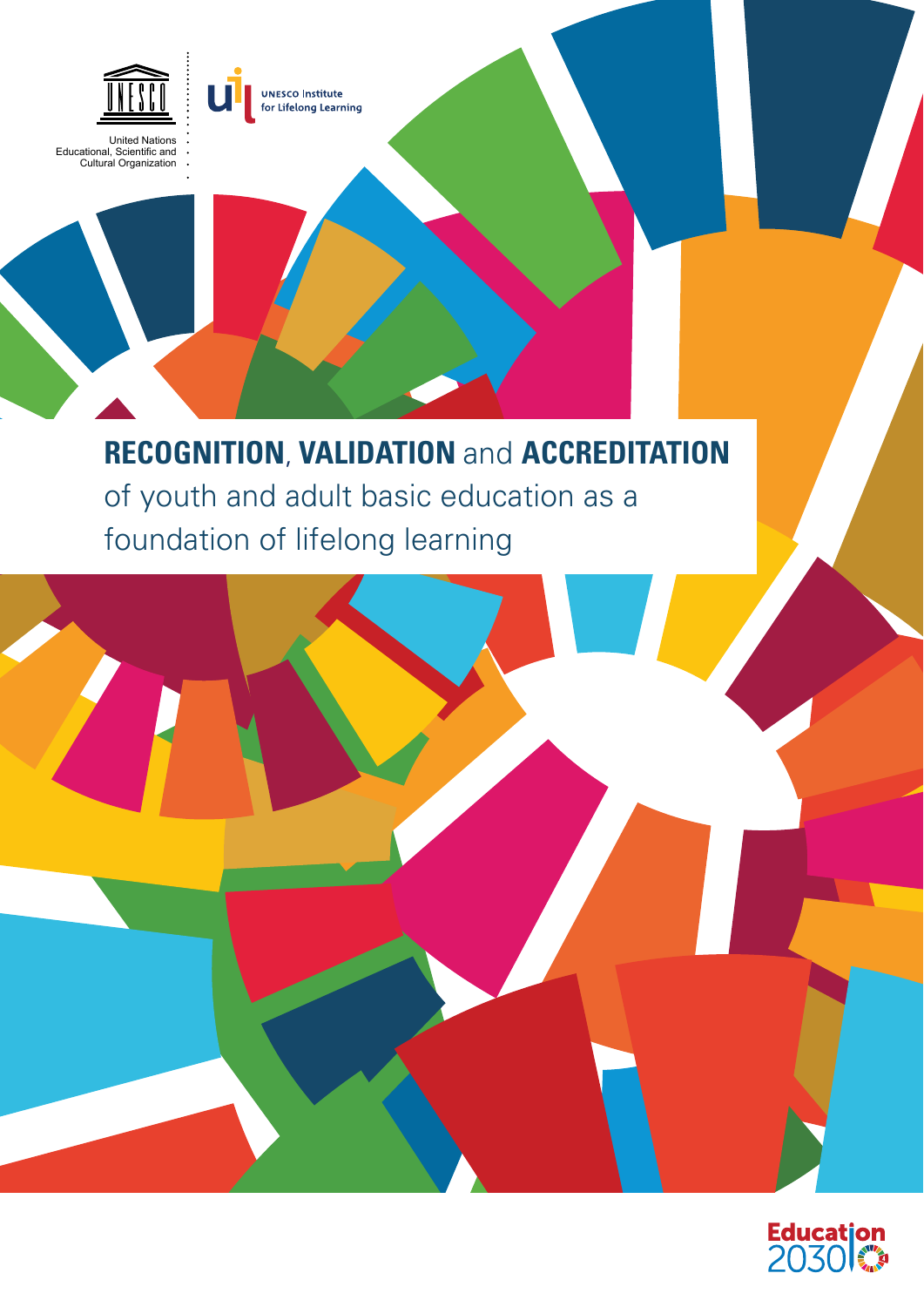### **RECOGNITION**, **VALIDATION** and **ACCREDITATION**

of youth and adult basic education as a foundation of lifelong learning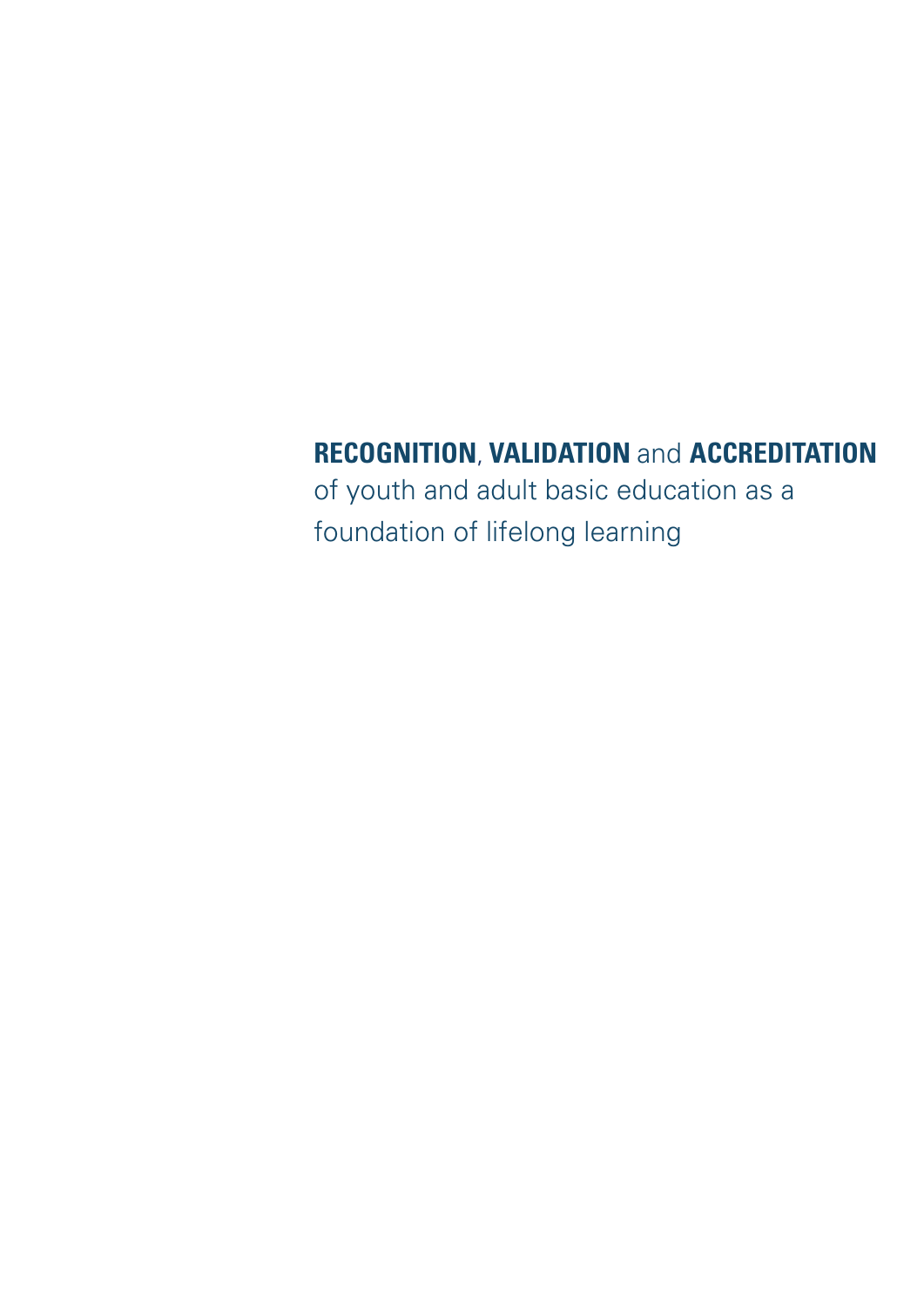Published in 2018 by the UNESCO Institute for Lifelong Learning, Hamburg

© UNESCO Institute for Lifelong Learning

ISBN: 978-92-820-1229-1



This publication is available in Open Access under the Attribution-ShareAlike 3.0 IGO (CC-BY-SA 3.0 IGO) license ([http://creativecommons.](http://creativecommons.org/licenses/by-sa/3.0/igo/) [org/licenses/by-sa/3.0/igo/\). B](http://creativecommons.org/licenses/by-sa/3.0/igo/)y using the content of this publication, the users accept to be bound by the terms of use of the UNESCO Open Ac[cess Repository \(http://www.unesco.org/open](http://www.unesco.org/open-access/terms-use-ccbysa-en)access/[terms-use-ccbysa-en\)](http://www.unesco.org/open-access/terms-use-ccbysa-en)

The UNESCO Institute for Lifelong Learning (UIL) undertakes research, capacity-building, networking and publication on lifelong learning with a focus on adult and continuing education, literacy and non-formal basic education. Its publications are a valuable resource for education researchers, planners, policy-makers and practitioners.

While the programmes of UIL are established along the lines laid down by the General Conference of UNESCO, the publications of the Institute are issued under its sole responsibility. UNESCO is not responsible for their contents. The points of view, selection of facts and opinions expressed are those of the authors and do not necessarily coincide with official positions of UNESCO or UIL. The designations employed and the presentation of material in this publication do not imply the expression of any opinion whatsoever on the part of UNESCO or UIL concerning the legal status of any country or territory, or its authorities, or concerning the delimitations of the frontiers of any country or territory.

Design by Christiane Marwecki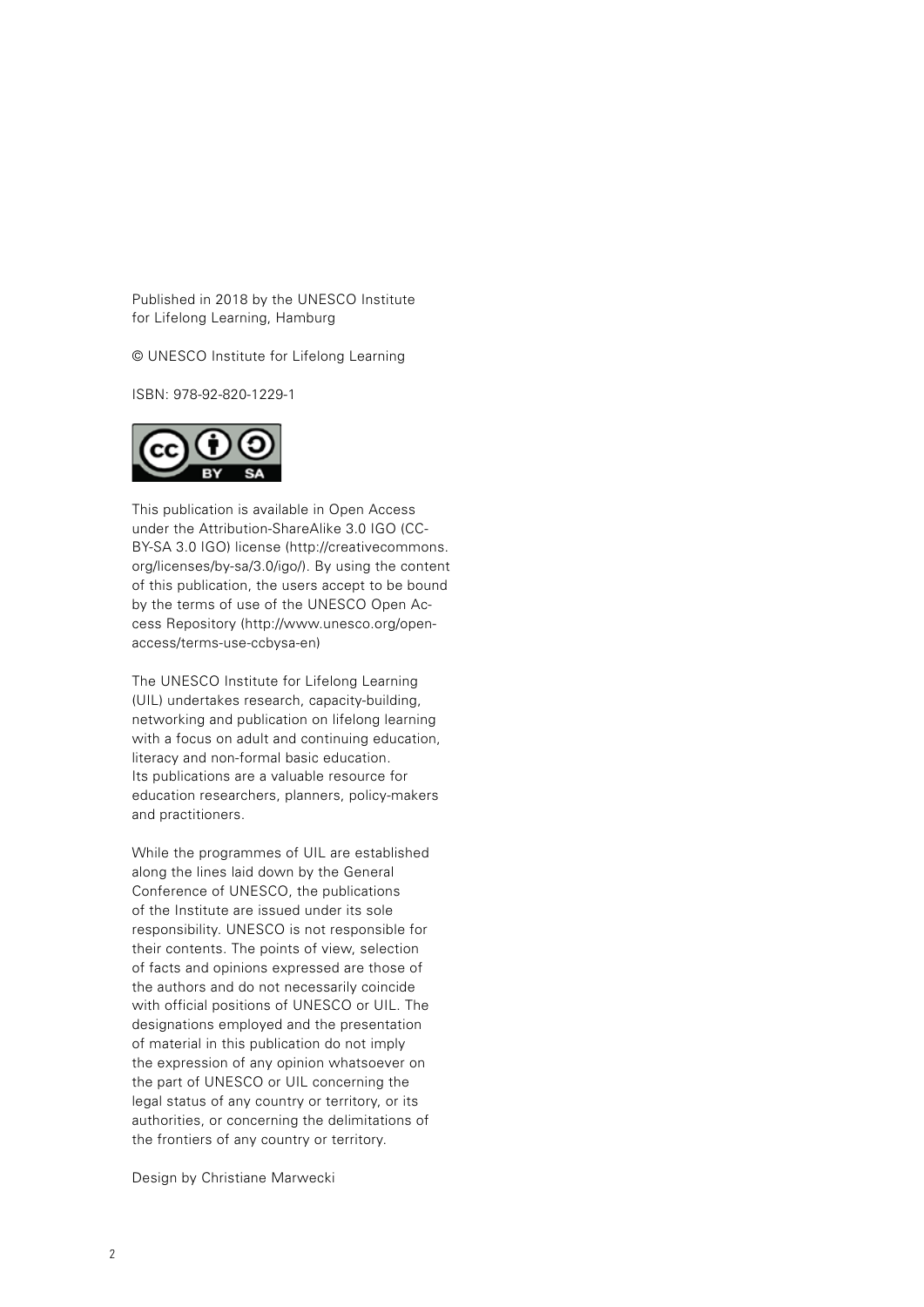# **CONTENTS**

| <b>Foreword</b>              |                                           | 5  |
|------------------------------|-------------------------------------------|----|
| <b>Acknowledgements</b><br>6 |                                           |    |
| 1                            | <b>Introduction</b>                       | 7  |
| 1.1                          | Background                                | 7  |
| 1.2                          | Project rationale and aims                | 8  |
| 1.3                          | Research questions                        | 9  |
| $\overline{2}$               | <b>Principles</b>                         | 11 |
| 2.1                          | Lifelong learning                         | 11 |
| 2.2                          | Formal, non-formal, and informal learning | 11 |
| 2.3                          | <b>Basic education</b>                    | 12 |
| 2.4                          | Competence and learning outcomes          | 12 |
| 2.5                          | The UNESCO principles for RVA             | 12 |
| 3                            | <b>Policy</b>                             | 14 |
| 3.1                          | Driving forces and beneficiaries          | 14 |
| 3.2                          | Legislative frameworks                    | 15 |
| 3.3                          | Qualifications frameworks                 | 16 |
| 3.4                          | Access, targeting and responsiveness      | 17 |
| 3.5                          | Integration and stakeholdership           | 18 |
| 4                            | <b>Practice</b>                           | 20 |
| 4.1                          | The RVA process and phases                | 20 |
| 4.2                          | Engagement and guidance                   | 21 |
| 4.3                          | Recognition and documentation             | 21 |
| 4.4                          | Assessment and validation                 | 22 |
| 4.5                          | Accreditation and certification           | 23 |
| 4.6                          | Progression and partnership               | 24 |
| 4.7                          | Quality and learner-centredness           | 25 |
| 5.                           | <b>Conclusions and key messages</b>       | 26 |
| 5.1                          | Twelve conclusions                        | 26 |
| 5.2                          | Key policy messages                       | 27 |
| 5.3                          | Further research                          | 28 |
| Glossary<br>29               |                                           |    |
| <b>Bibliography</b><br>31    |                                           |    |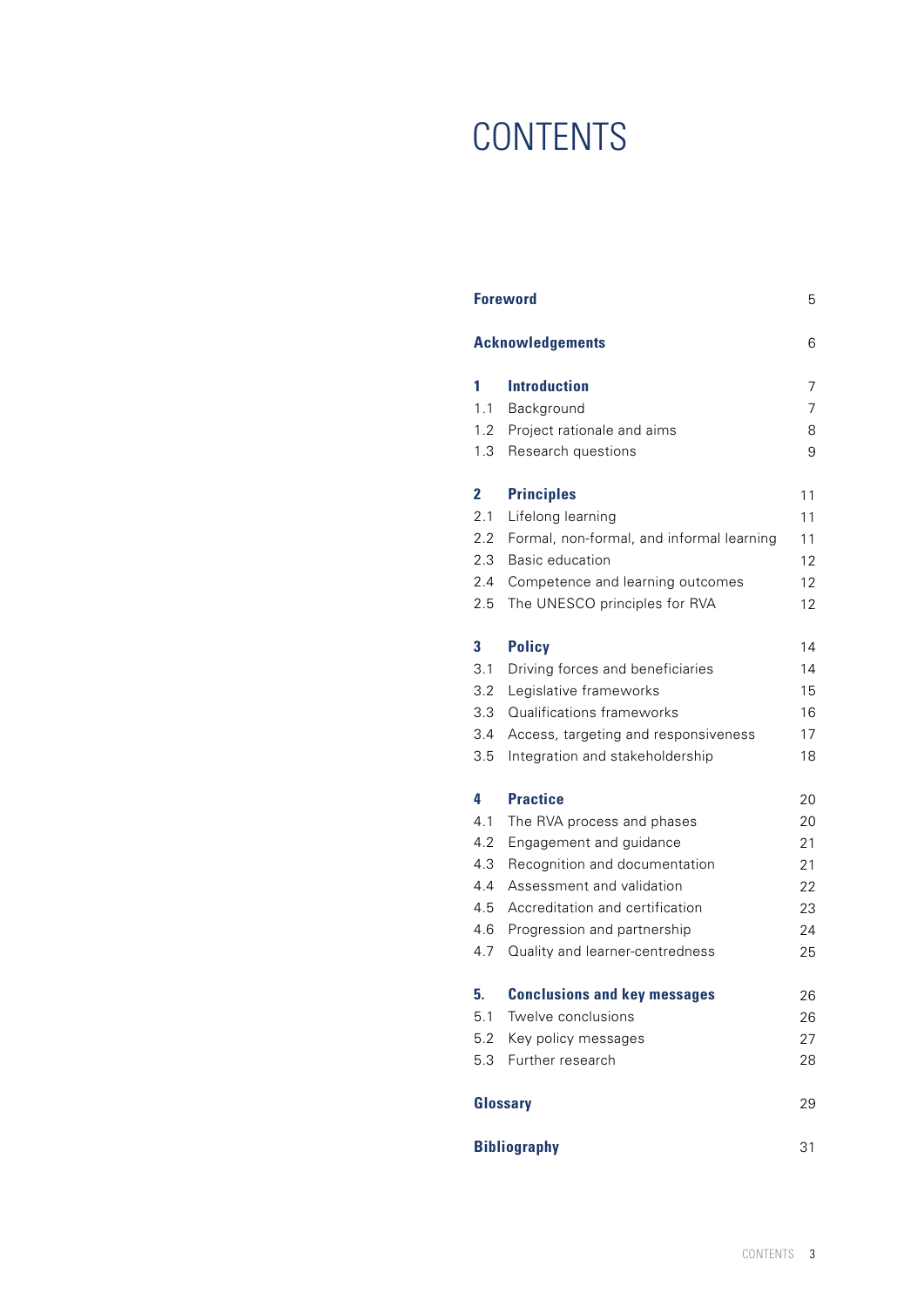### <span id="page-4-0"></span>FOREWORD

Basic education is not only a right of individuals; it is essential if societies and economies are to thrive and become sustainable in challenging times. But how can this be achieved when so many people have never had an opportunity to benefit from education and so many others leave the initial phase of education without attaining the level of proficiency in literacy and numeracy needed to participate fully in society? How can young people and adults acquire the competences they need in order to cope with the challenges life is certain to throw at them? The scale of the problem is large yet qualifications systems in many societies still limit their focus to qualifications acquired formally. As a result, a large part of individuals' learning remains unrecognized, in particular the learning of those excluded from formal education. In addition many systems do not offer opportunities for young people and adults to re-engage in learning pathways that have been interrupted. This can result in a significant loss of human potential.

The non-formal and informal learning of young people and adults should be made visible and valued. Systems should be in place to ensure it is recognized, assessed and accredited. This has been acknowledged in a number of important policy documents, frameworks and guidelines, which set the scene for the current report.

Since 2005, UNESCO has advocated the importance of the recognition, validation and accreditation (RVA) of the outcomes of non-formal and informal learning for youth and adults (Singh, 2015). More recently, the UNESCO Institute for Lifelong Learning (UIL), in partnership with UNESCO's Section of Partnerships, Cooperation and Research, has undertaken a number of comprehensive analyses of policy and practice in this area. These studies have highlighted the need to focus on the RVA of youth and adult basic education. Globally, the scale of need is enormous. But there remain significant challenges in integrating RVA of the outcomes of non-formal and informal learning at the basic education level into existing RVA systems and in enabling young people and

adults without basic education to complete such processes successfully.

In 2015, UNESCO's Section of Partnerships, Cooperation and Research began a study<sup>1</sup> on the RVA of the outcomes of non-formal and informal learning within the framework of 'Rethinking Learning in a Complex World', a programme funded by the Swedish International Development Cooperation Agency (SIDA). This programme aims to strengthen UNESCO's observatory function in education and to contribute to the global debate on foundational principles that can guide education policy and practice for the future. As part of this, UNESCO HQ and UIL established an international expert working group to examine policies, systems and practical approaches for the RVA of nonformal and basic education. This was supported by a literature review and recent studies which focus on levels of basic education among youth and adults required as a foundation for lifelong learning.

This report summarizes the research and discussion of the expert group, drawing on three meetings held by UNESCO in 2016, as well as a literature review. It focuses on three themes – principles, policy and practice – and provides examples of how the issue is being approached across the world. It offers 12 conclusions based on the evidence gathered and proposes a number of key messages for stakeholders in Member States. The aim is to support Member States to improve and recalibrate their approaches to the RVA of non-formal and basic education so that young people and adults who have already been let down by the formal education system are not failed again.

### David Atchoarena

Director, UNESCO Institute for Lifelong Learning

<sup>1</sup> This research project relates to Expected Result 11 of UNESCO's Medium-Term Plan for 2014–2017 [\(37 C/5](https://unesdoc.unesco.org/ark:/48223/pf0000226695_eng)): 'The future education agenda and global education policies are shaped drawing on UNESCO's research and foresight studies.' It is also related to two results of UIL's Medium-Term Strategy 2014–2021 under the Lifelong Learning Policies and Strategies (LLPS) and Literacy and Basic Skills (LBS) programmes.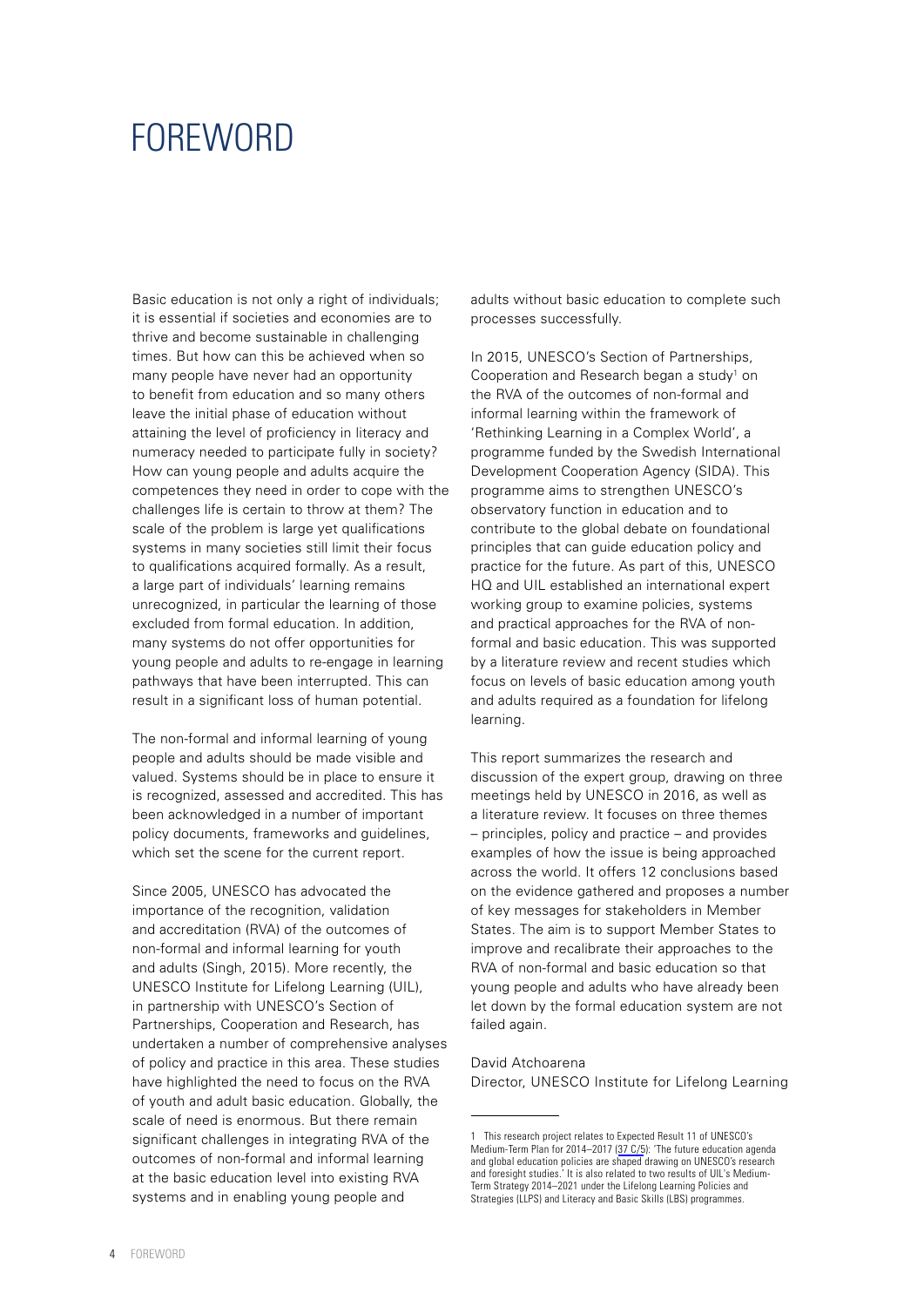# <span id="page-5-0"></span>ACKNOWLEDGEMENTS

This report is the result of a joint study initiated by UNESCO's Section of Partnerships, Cooperation and Research, within the Division for Education 2030 Support and Coordination (ED/ESC/PCR), and the UNESCO Institute for Lifelong Learning (UIL). We would like to thank all those who gave their time and expertise in support of the project, in particular the following:

The consultants in charge of drafting the literature and policy reviews: Rudolf C. Duvekot (lead coordinator), Guy Fortier and Jorge Jeria.

The members of the expert group: Nourah Al Hendasi, Malik Althuwaynee, Gabriel Aranguiz, Abdel Rahamane Baba-Moussa, Hamidou Boukary, Laura Brewer, Gina Ebner, Muhammad Hasbi Samto, Isabel Infante, Andrée Langevin, Henrique Lopes, Veronica McKay, Sara Elena Mendoza-Ortega, Francesca Operti, Magali Robitaille, Edilene Rodrigues Vieira Aguiar, Sanjeev Roy, S.Y. Shah and Ernesto Villalba Garcia.

The participants who provided inputs to specific country cases: Mohamed Alaoui, Nizar Ata, Dae Joong Kang, Bonnie Kennedy, Isabelle Levert-Chiasson, Monia Mghirbi, Fjóla María Lárusdóttir, Janine Voit and Saskia Weber Guisan.

The UNESCO staff who participated in, guided and contributed to the expert group meetings: Borhene Chakroun, Katrien Daelman, Ulrike Hanemann, Huong Le Thu, Maya Prince, Madhu Singh, Sobhi Tawil, Raúl Valdés-Cotera and Carlos Vargas Tamez.

Consultant Mark Ravenhall for his hard work and expertise in developing the final draft of the publication.

The UNESCO staff, current and former, who provided technical, logistical or administrative assistance, including colleagues from UIL, UNESCO's Section of Partnerships, Cooperation and Research, and UNESCO's Section of Youth, Literacy and Skills Development.

This report was prepared as part of the 'Rethinking Learning in a Complex World' research programme coordinated by UNESCO's Section of Partnerships, Cooperation and Research, with generous funding from the Swedish International Development Cooperation Agency (SIDA).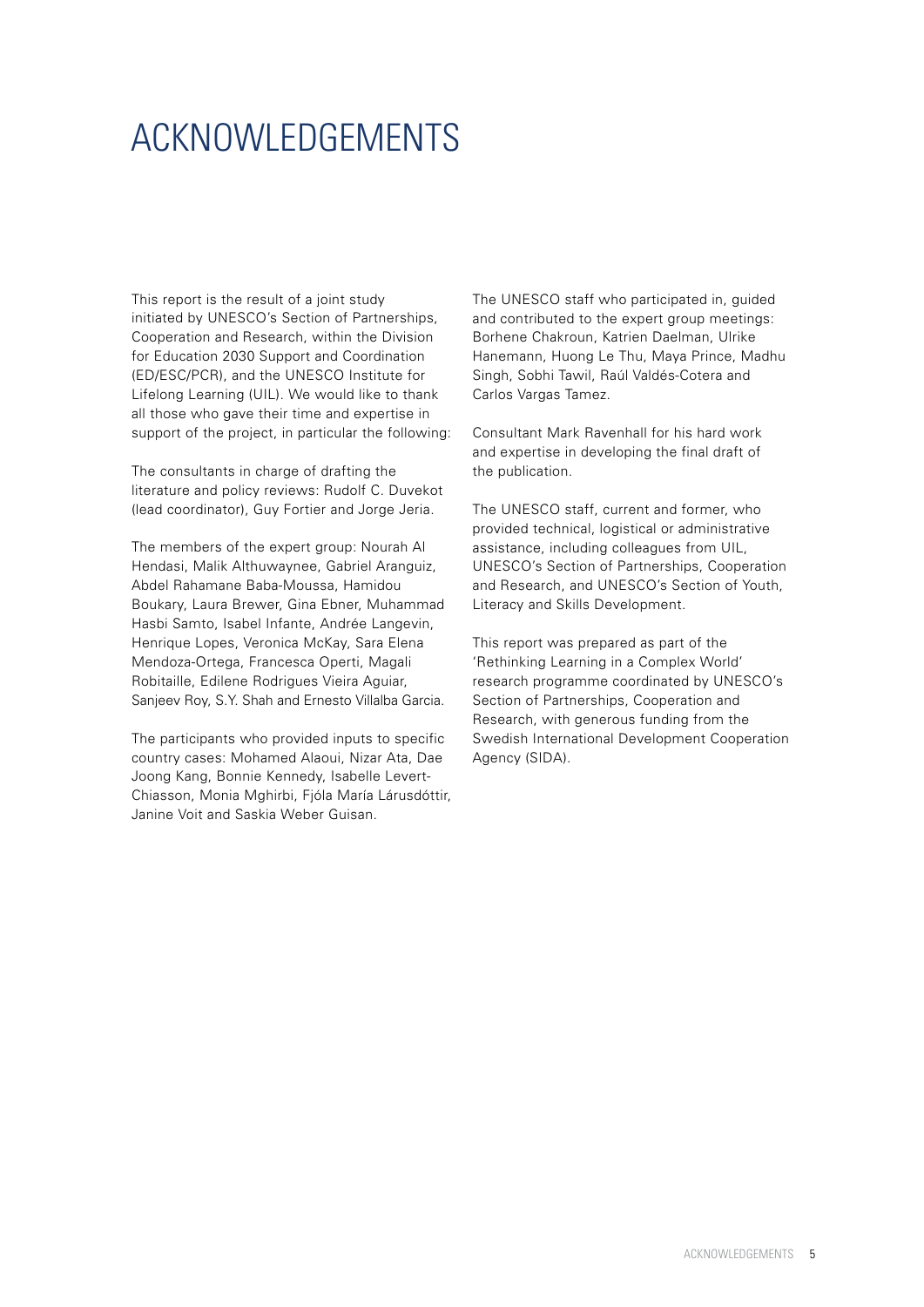### <span id="page-6-0"></span>INTRODUCTION

### **1.1 Background**

Today's complex and fast-changing world makes it necessary for individuals to acquire and develop competences (knowledge, skills and attitudes) through all forms of learning to cope with the various challenges life presents. However, national qualifications systems in many societies still limit their focus to qualifications acquired in formal educational institutions. As a result, a large part of individuals' learning remains unrecognized, in particular the learning of those excluded from formal education opportunities. Many people's motivation and confidence to continue learning is not effectively encouraged; and, where such motivation exists, access is very often not enabled. This leads to a significant under-utilization of human talent and resources. The learning outcomes that young people and adults acquire in the course of their lives in non-formal and informal settings need to be made visible, assessed and accredited, as has been recognized in a number of important policy reports, frameworks and guidelines.

*The Belém Framework for Action*, adopted by 144 delegations of UNESCO Member States in 2009, called on UNESCO 'to develop guidelines on all learning outcomes, including those acquired through non-formal and informal learning, so that these may be recognized and validated' (UIL, 2010, p. 9).

The subsequent *UNESCO Guidelines for the Recognition, Validation and Accreditation of the Outcomes of Non-formal and Informal Learning* (UIL, 2012) were developed through a participatory process involving consultation with Member States in order to reflect their diverse experiences and needs. These guidelines acknowledged the need to 'provide special support through flexible arrangements for early school-leavers, adults with special learning needs, people and workers with low levels of education and those excluded from the labour market' (UIL, 2012, p. 5).

The *Recommendation on Adult Learning and Education*, adopted by the UNESCO General Conference in November 2015, establishes that 'learning outcomes from participation in nonformal and informal adult learning and education should be recognized, validated and accredited as having equivalent values to those granted by formal education (for example, through National Qualifications Frameworks) to allow for continuing education and access to the labour market, without facing discrimination barriers' (UNESCO and UIL, 2016, p. 13).

*Rethinking Education: Towards a global common good?* posits that the recognition and validation of knowledge and competences acquired through multiple learning pathways are part of a lifelong learning framework (UNESCO, 2015*b*). The report reinforces the critical role of lifelong and life-wide learning in adapting to new employment patterns and increased labour market and geographical mobility. It argues that the operationalization of open and flexible lifelong learning systems depends on mechanisms for the recognition, validation and accreditation (RVA) of knowledge and competencies across educational and working spaces. This is because the competences we need throughout life are continually changing, which demands multiple learning pathways and recognition that learning is a 'continuum' in which formal education overlaps and interacts with informal and non-formal forms of learning.

Furthermore, the question of proficiency levels in literacy and numeracy and successful completion of basic education has been highlighted in the *Education 2030 Framework for Action for the implementation of Sustainable Development Goal 4*. This urges that 'by 2030, all young people and adults across the world should have achieved relevant and recognized proficiency levels in functional literacy and numeracy skills that are equivalent to levels achieved at successful completion of basic education' (UNESCO, 2015*a*, p. 20).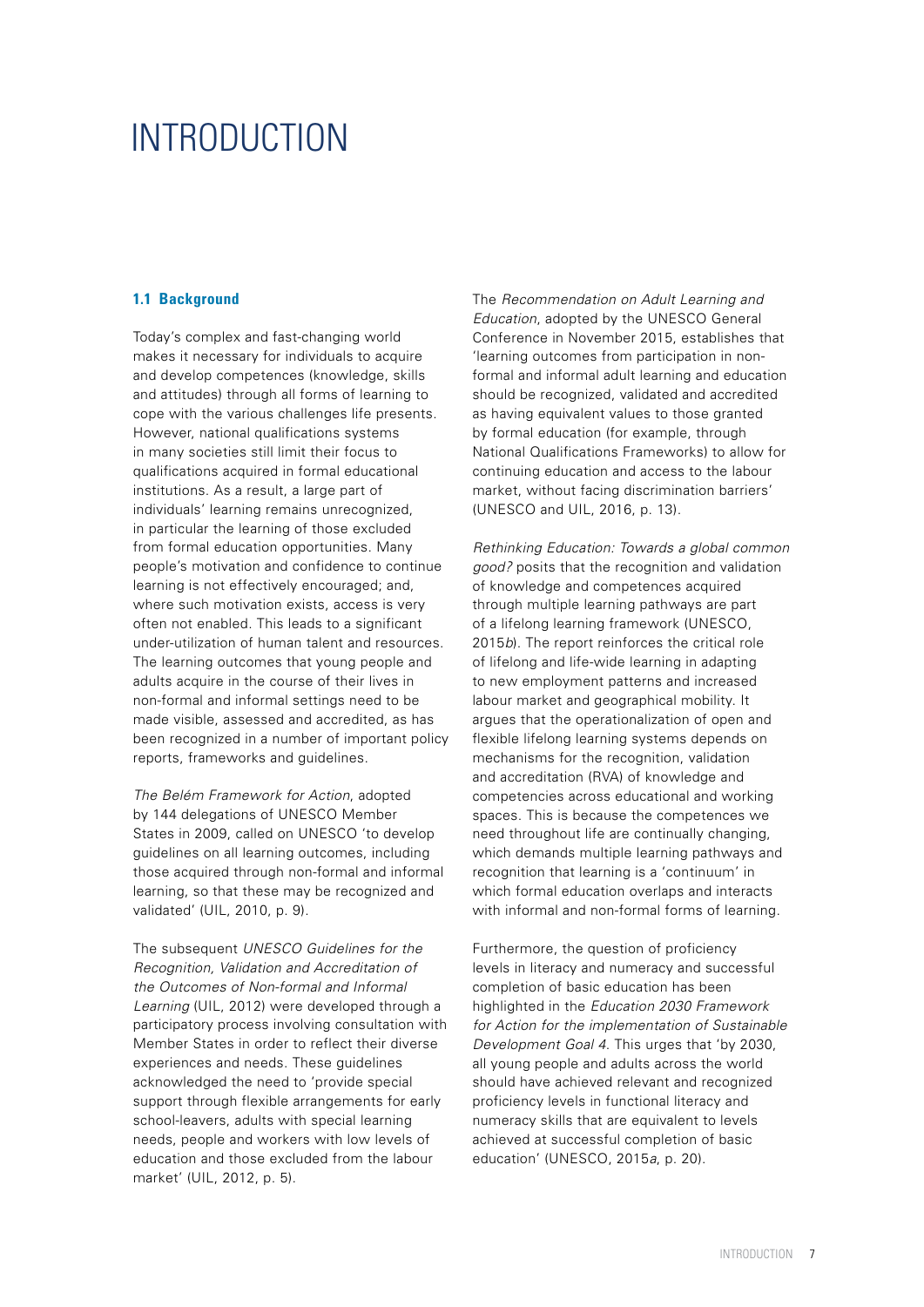<span id="page-7-0"></span>The current study builds on this work. It draws on the above-mentioned studies and an extensive literature review to examine policies systems and practical approaches to the RVA of non-formal and basic education.

### **1.2 Project rationale and aims**

The rationale for this work is three-fold. First, the scale of need is significant and increasing in the context of globalization, a process characterized by a blurring of boundaries between formal, non-formal and informal learning. Changes in the global education landscape have meant 'growing recognition of the importance and relevance of learning outside formal institutions' and a move towards 'mixed, diverse and complex learning landscapes in which formal, non-formal and informal learning occur through a variety of educational institutions and third-party providers' (UNESCO, 2015*b*, p. 48). This calls for 'a more fluid approach to learning as a continuum, in which schooling and formal education institutions interact more closely with other less formalized educational experiences from early childhood throughout life' (ibid.).

Second, although there has been some progress in the development of RVA policy and practice since 2009, much of the progress has been at higher and technical education levels. There is an evident need for more work on recognizing non-formal and informal learning, particularly at the basic education level.

Third, this aspect of RVA is under-researched and, consequently, not consistently well understood. This gap in our understanding needs to be addressed, not least because it has important messages for the development of effective, innovative whole-system approaches to RVA (Singh, 2015, p. 3).

### **1.2.1 Rationale for the project**

Worldwide, hundreds of millions of young people and adults have not had the opportunity to acquire foundational skills through sufficient basic schooling of adequate quality. Higher numbers still do not have a formally recognized qualification, which limits their career chances at work as well as their access to further education opportunities (UNESCO, 2016).

Globally, in 2015, there were an estimated 781 million adults who could not read or write a simple sentence. However, the level of need is not equally distributed across the world and there is a correlation between literacy levels and early school-leaving and lack of access to basic education. The problem is most acute in **sub-Saharan Africa** and **South/West Asia** (UNESCO, 2015*c*). In Asia-Pacific, 456 million adults remain without reading and writing skills (UIL, 2016). Elsewhere, a survey of adult literacy and education programmes conducted in **Latin America and the Caribbean** by the UNESCO Institute for Statistics (UIS) in 2013 showed that, with a few exceptions (**Cayman Islands**, **Trinidad and Tobago**, **Chile** and **Peru**), in the majority of the countries less than 40 per cent of the adult population has completed secondary (basic) education (UIS, 2013).

The problem is acute, even in the Global North. In **Europe**, for example, close to 70 million youths and adults lack basic reading and writing skills.<sup>2</sup> More cannot use numbers or digital tools properly in everyday life. Without these skills, they are at high risk of poverty, unemployment and social exclusion. On average, around onequarter of Europeans in the 25–64 age group do not have an upper-secondary education qualification. In some countries, the share is over 40 per cent and as high as 57 per cent (European Commission, 2016).

The OECD reports that low skills are found in all countries across the globe, and that these low skills pose serious problems for individuals trying to cope with work and life in modern societies where demand for literacy skills is on the increase (OECD, 2013). These skills should not be thought of simply as those that cater directly to the needs of the labour market (what might be described, narrowly, as 'employability' skills). As the third *Global Report on Adult Learning and Education* (*GRALE 3* ) makes clear, adult learning and education that 'meet personal, social, political or cultural needs can be a key pathway to developing … employability and productivity in the labour market' (UIL, 2016, p. 88). As *GRALE 3* also notes, low levels of basic education and skills can be a barrier not

<sup>2</sup> The results from the second round of the PIAAC survey covering 33 countries (out of which seven are not from the Western Europe and North America region) show similar trends: in almost all countries, a sizable proportion of adults (18.5 per cent on average) have poor reading skills and poor numeracy skills (22.7 per cent on average), and around one in four adults has no or only limited experience with computers (OECD, 2016).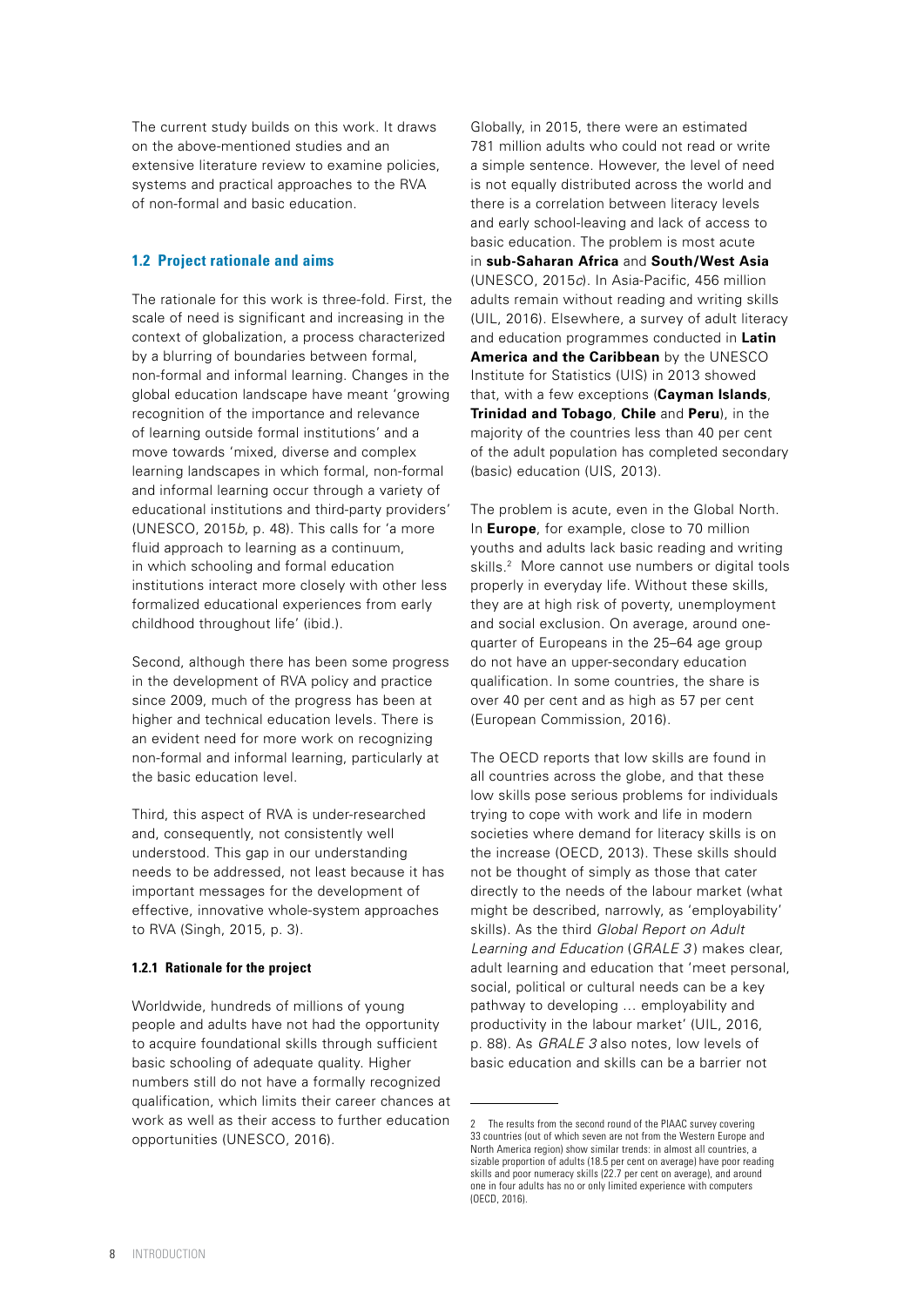<span id="page-8-0"></span>only to employment but also to self-fulfilment and full participation in social, civic and community life (ibid., p. 107).

Surveys indicate a discrepancy between qualification level and actual competence, as defined by the OECD. Many people with low skills hold upper-secondary education certificates. On the other hand, there are also those with few formal qualifications who demonstrate higher competences. Such surveys thus indicate a discrepancy between qualification level and the competence measured in a survey. Drawing consequences from these surveys, Schuetze and Casey (2006) argue that mechanisms of assessment and recognition are necessary because we need to recognize life-wide learning and potential of learning rather than focusing simply on qualifications or the reputation of certain institutions. 'Therefore, assessing and recognising knowledge that has not been learned in and certified by the formal education system is a major conceptual as well as practical problem' (Schuetze and Casey, 2006, quoted in Singh, 2015, p. 19).

Almost three-quarters (71 per cent) of the 139 Member States that responded to *GRALE 3* reported that they have a policy framework to recognize, validate and accredit informal and non-formal learning (UIL, 2016). Much of the progress in developing approaches to RVA in non-formal learning, however, had been at tertiary level in vocational training and in higher education. Since the publication of the 2012 *UNESCO Guidelines for the Recognition, Validation and Accreditation of the Outcomes of Non-formal and Informal Learning*, there have been other significant reports that address the need for more and better approaches to RVA in education, though non-formal and basic education have, overall, continued to be neglected (Singh, 2015). Nevertheless, UNESCO felt that lessons could be learned from the progress made to date to develop strategies for RVA in basic education and to ensure its integration into existing systems. The ultimate aim must be the development of coherent approaches which encompass formal and non-formal learning pathways at all levels of education, so that these can be integrated into coherent systems.

### **1.2.2 Approach and aims**

The international expert group comprised representatives from nine Member States across five regions (**Africa**, **Arab States**, **Asia-Pacific**, **Europe-North America** and **Latin America-Caribbean**), with staff from the UNESCO Education Sector and UIL, and specialist research consultants. The group met three times in 2016 to:

- analyse existing policies and strategies, as reported in the relevant literature;
- review available research on existing systems and approaches in different regions;
- assess how RVA mechanisms for basic education operate (trends, challenges and emerging practice);
- identify research gaps and areas of further research;
- synthesize findings and formulate preliminary policy recommendations.

The ultimate aim was to come up with an approach that would enable disadvantaged young people and adults to have the learning, competences and work experience they have acquired in various contexts made visible and recognized, starting from the lowest levels of basic education, through sensitive policies, operational systems and support mechanisms.

### **1.3 Research questions**

The following questions guided the research project. For the purposes of this report, they are organized under two thematic headings: *policy*  and *practice*.

### **Policy**

- What are the driving forces behind a growing interest in RVA policies and mechanisms? Who benefits? How well do these policies respond to the (variety of) needs of disadvantaged youth and adults?
- To what extent do existing national policies include provisions for the recognition, validation and accreditation of informal and non-formal learning at a basic level?
- How can learning among the most disadvantaged population groups be better integrated into lifelong learning strategies?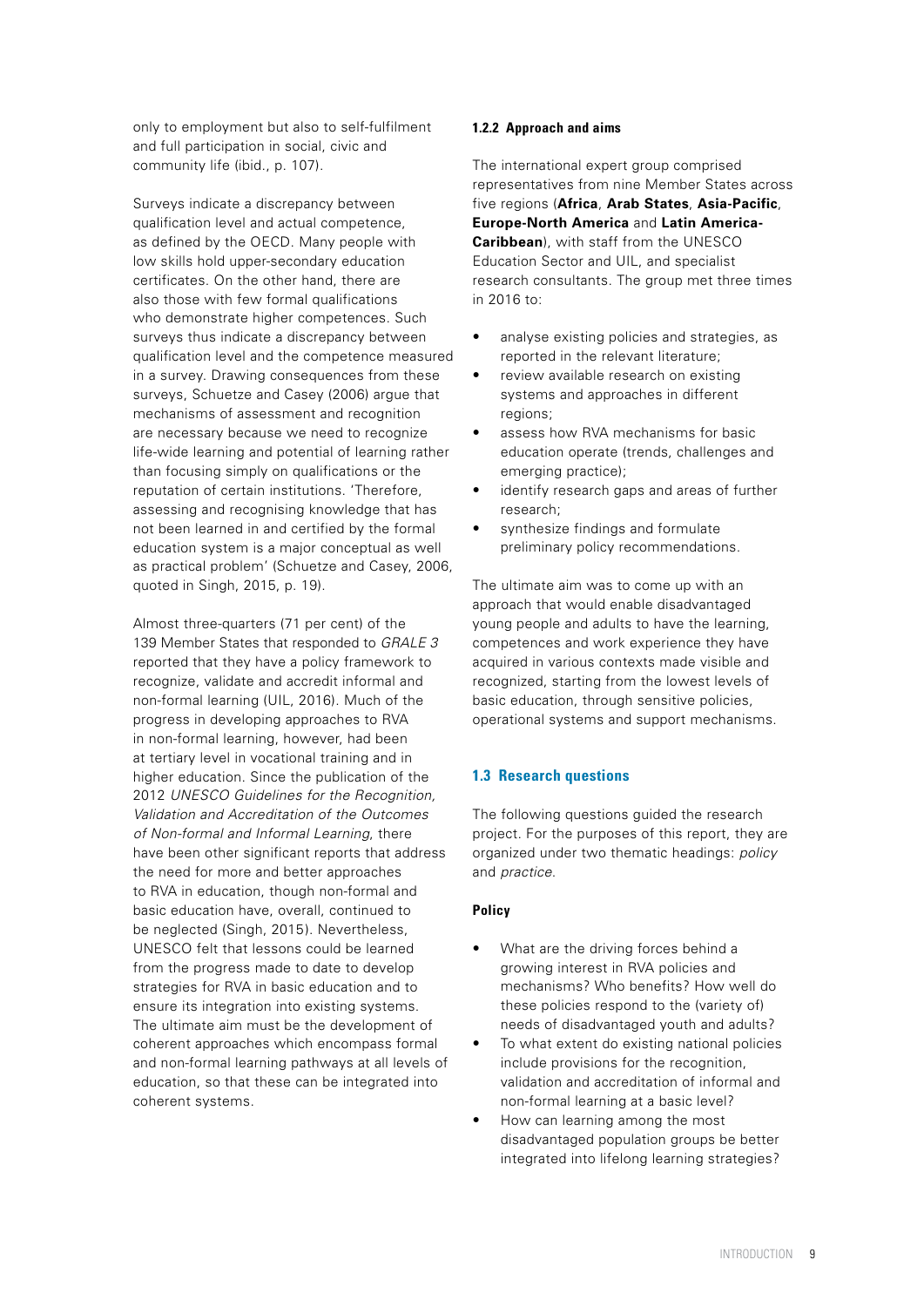• How are RVA policies addressing the learning needs of out-of-school populations which have completed a basic literacy programme?

### **Practice**

- How does RVA work in practice? Which systems and mechanisms are in place? How inclusive are their ways of operating? How can they be implemented on a larger scale?
- What lessons can be learned from the use of RVA in other sub-sectors?
- How well do equivalency programmes function with regard to the provision of recognized qualifications? How can they make better use of RVA mechanisms?
- How do RVA strategies enable progression in education and the attainment of recognized qualifications?
- What kind of qualifications and certificates are provided to learners of non-formal basic education programmes? What is their 'value' in society and in the labour market, as well as for the individual?
- Which pedagogical approaches and tools are used to establish equivalency between formal and non-formal pathways and how is quality of teaching and learning assured?
- Which pedagogical approaches and support mechanisms in RVA can help non-literate and 'under-schooled' young people and adults engage/re-engage in learning?
- What role do career counselling and guidance services in RVA play in encouraging participation and retention among disadvantaged population groups, including those in rural areas?
- Are there any alternative approaches that show how RVA can provide an effective bottom-up approach to engaging learners at the basic level in lifelong learning that (also) leads to recognized certificates?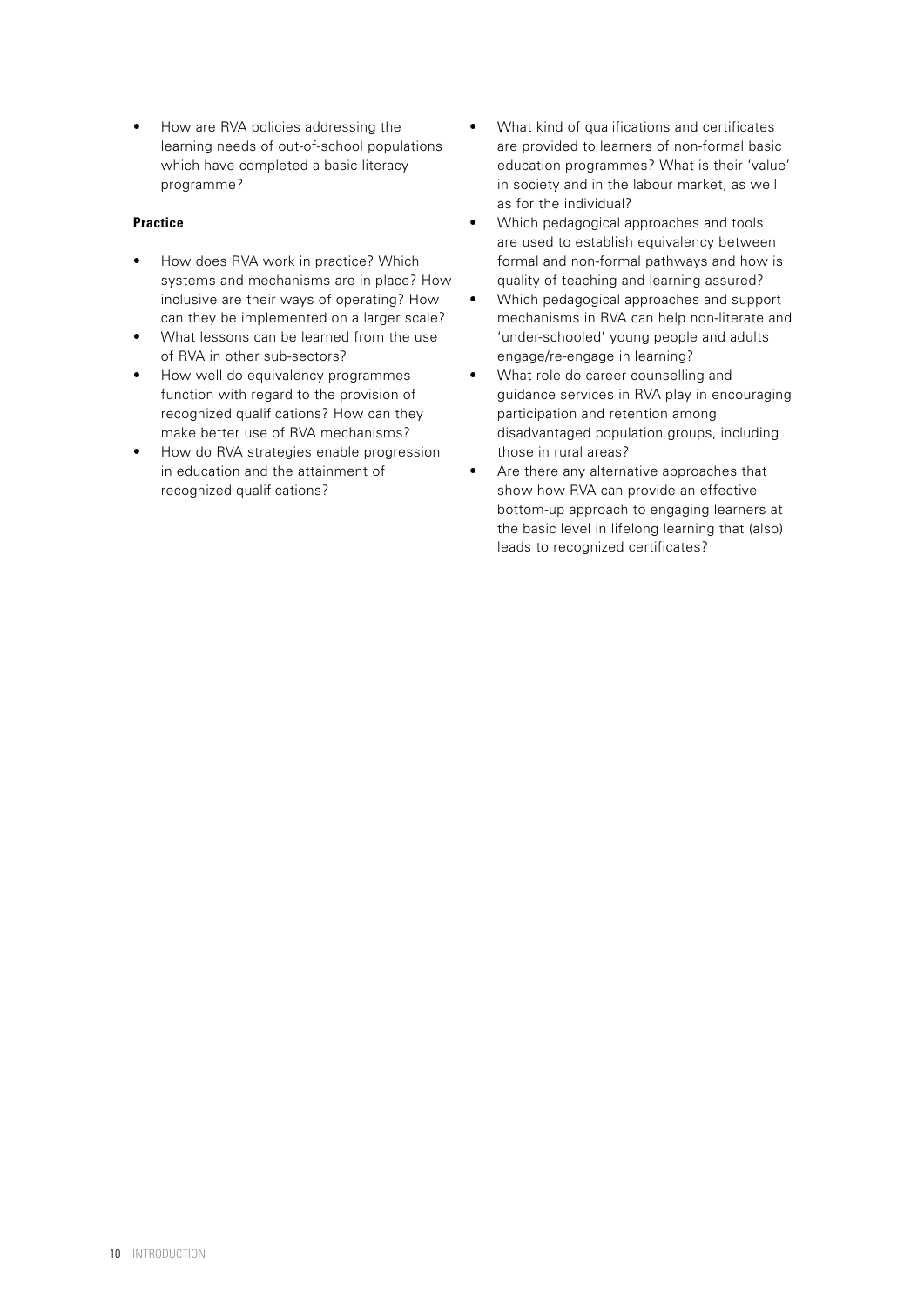## <span id="page-10-0"></span>PRINCIPI FS

### **2.1 Lifelong learning**

Understanding the concept of lifelong learning is essential if we are to fully appreciate the rationale for and potential of the recognition of non-formal and informal learning. Lifelong learning has been adopted as the guiding principle with which to frame the contribution of education to sustainable development. Sustainable Development Goal 4 of the 2030 Agenda for Sustainable Development enjoins Member States to '[e]nsure inclusive and equitable quality education and promote lifelong learning opportunities for all' (UNESCO, 2015*a*).

This renewed emphasis on lifelong learning acknowledges that the right to education is not bound to a specific age (childhood and adolescence) but 'begins at birth and continues throughout life' (UNESCO, 2015*b*, p. 9), that learning transcends schooling and formal settings, and that learners – and their needs and aspirations – are at the centre of education processes.

All age groups, including adults and young people, should have lifelong opportunities to learn and continue learning. While learning is an absolute necessity for everyone, it is particularly important for disadvantaged individuals and groups who have been excluded from, or failed to acquire, basic competencies through formal schooling. The vision of lifelong learning supports the idea of building bridges between different components, actors, institutions, processes, life spheres and life phases to develop holistically designed learning systems.

Such an approach requires the development of RVA systems. Operationalizing lifelong learning opportunities involves 'multiple and flexible learning pathways and entry points and re-entry points at all ages and all educational levels, strengthened links between formal and nonformal structures, and recognition, validation and accreditation of the knowledge, skills and competencies acquired through non-formal and informal education' (UNESCO, 2015*a*, p. 33).

The *life-wide* learning approach entails acknowledgement of the fact that individuals, regardless of their formal educational level, have developed knowledge, skills, attitudes and values with which to navigate the complexity of everyday life, and that these competences are valuable in themselves. The reasons for people not completing the cycle of compulsory education in their younger years can be complex and varied, including structural and systemic obstacles to accessing educational opportunities. It is also the case that migrants and displaced populations very often cannot produce a certificate of basic education in their host countries or, if they can, the certification is not recognized.

### **2.2 Formal, non-formal, and informal learning**

The distinctions between formal, non-formal and informal learning are explained in the *Glossary*. However, it is also worth pointing out, in the context of this report, that, in practice, these three types of learning form part of a continuum. In the Global North, a sharp distinction between formal and non-formal learning has provided a way of exemplifying the divide between accredited and non-accredited learning. In the Global South, on the other hand, non-formal learning is often nationally organized, and, in some cases, is the best option for youth and adults who have missed out on basic education (Singh, 2015, p. 37). Informal learning is critical in all settings (including workplaces) but is often the most challenging form to recognize, validate and accredit when it occurs in isolation from other forms of learning.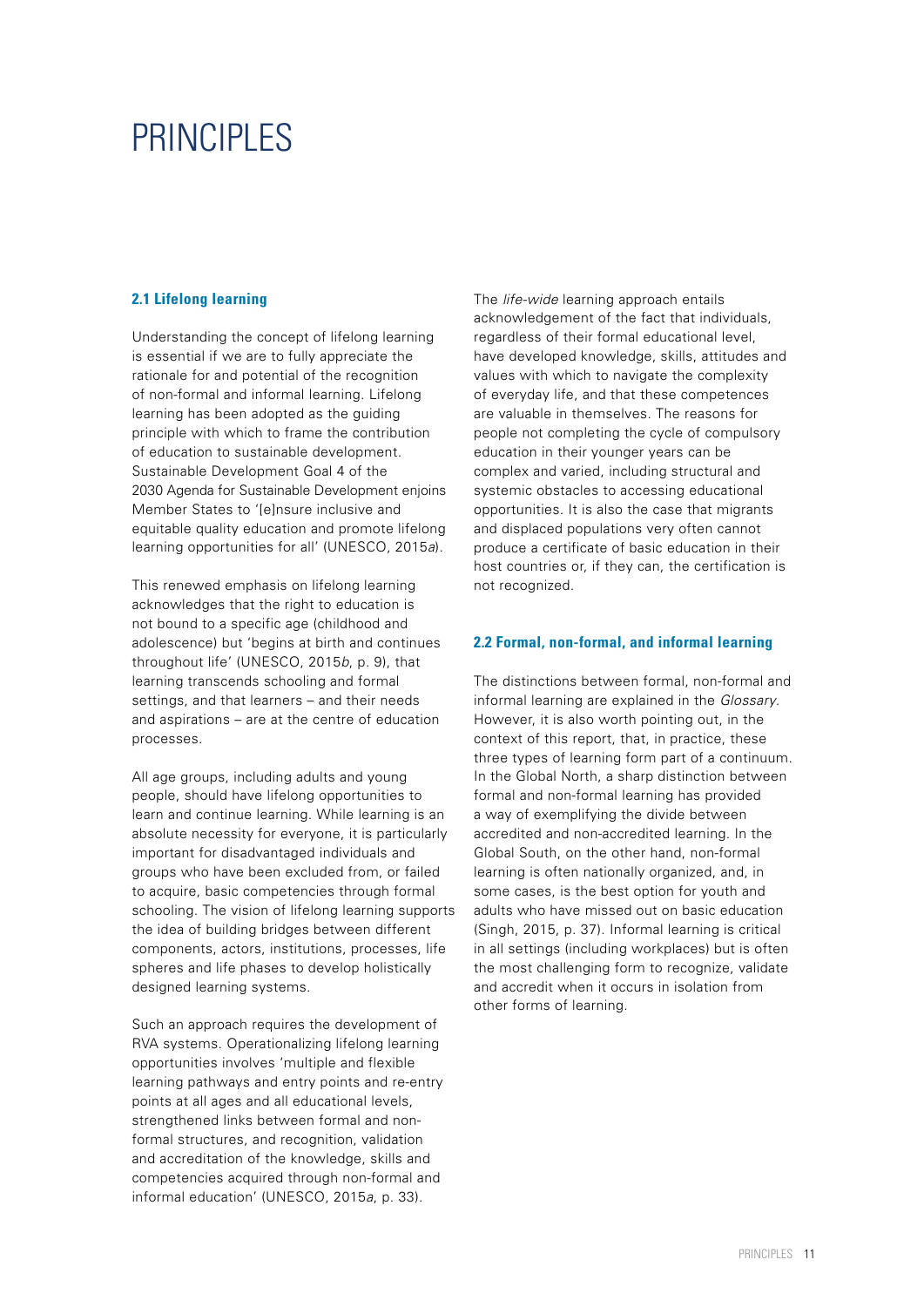### <span id="page-11-0"></span>**2.3 Basic education**

Sometimes described as 'fundamental', 'elementary' or 'primary/secondary' education, basic education consists of at least nine years  $(ISCED<sup>3</sup> 2)$ , progressively extending to 12 years (ISCED 3), is free and compulsory, and prepares the learner for further education and an active life and citizenship. Equivalent basic education is offered for youth and adults who did not have the opportunity or possibility to receive or complete basic education at the appropriate age. The Convention against Discrimination in Education encourages, through methods such as RVA, 'the education of persons who have not received any primary education or who have not completed the entire primary education course and the continuation of their education on the basis of individual capacity' (UNESCO, 1960, Article 4).

#### **2.4 Competence and learning outcomes**

RVA of all forms of learning outcome is defined as 'a practice that makes visible and valued the full range of competences (knowledge, skills and attitudes) that individuals have obtained in various contexts, and through various means in different phases of their lives' (UIL, 2012, p. 8). Competence is a central concept in RVA, and includes cognitive (knowledge), functional (application of knowledge), personal (behaviour) and ethical (principles guiding behaviour) components (UNESCO, 2013, p. 12). The term is often linked with the labour market and vocational training (e.g. Cedefop, 2008). A more holistic definition encompasses the domains of learning, labour and life. A competence is a broad description of personal performance in a variety of activities and is *not always directly linked to learning*. A specific personal competence might cover several learning outcomes in a programme.

Learning outcomes are best defined as 'achievements of what a learner knows, understands and is able to do as a result of a learning process' (UIL, 2012, p. 8). A learning outcome is a description of the information, knowledge, understanding, attitudes, values, skills, competencies or behaviours an individual is expected to master upon successful completion of an educational programme (UIS, 2012).

### **2.5 The UNESCO principles for RVA**

The *UNESCO Guidelines for the Recognition, Validation and Accreditation of the Outcomes of Non-formal and Informal Learning* (UIL, 2012) propose the following six principles. Each has implications for the policy and practice of RVA of youth and adult basic education.

### **2.5.1 Ensuring equity and inclusiveness in access to learning opportunities**

The right to access has implications for policies concerning entitlements to basic education (especially in countries where the goal of universal basic education has not been reached). Access for those people who have been excluded from basic education or feel stigmatized by non-completion requires targeted approaches and support mechanisms, such as information, advice and guidance, which is critical at all phases of the RVA process though particularly at the start. It is essential to keep in mind that people have not only a right to learn but a right to learn in a way that is suited to their needs. Acknowledgement that learning outcomes should be 'made visible and valued' implies a need for equivalency frameworks between formal and non-formal basic education (UIL, 2012, p. 14).

### **2.5.2 Promoting the equal value of learning outcomes of formal, non-formal and informal learning**

Equivalency between different types of learning outcome is important. There are, however, challenges concerning the articulation of these outcomes, particularly in contexts where there is an established system dominated by formal educational approaches. This issue is even more acute in the arena of basic education where formal approaches predominate.

### **2.5.3 Ensuring the centrality of individuals in the RVA process**

In addition, participation should be voluntary and not mandated (through, for example, sanctions to welfare benefits). The policy and practice implications for the RVA of basic education concern the involvement of the learner at all stages of the process: from co-design to

<sup>3</sup> The International Standard Classification of Education: <http://uis.unesco.org/> sites/default/files/documents/international-standard-classification-of-educationisced-2011-en.pdf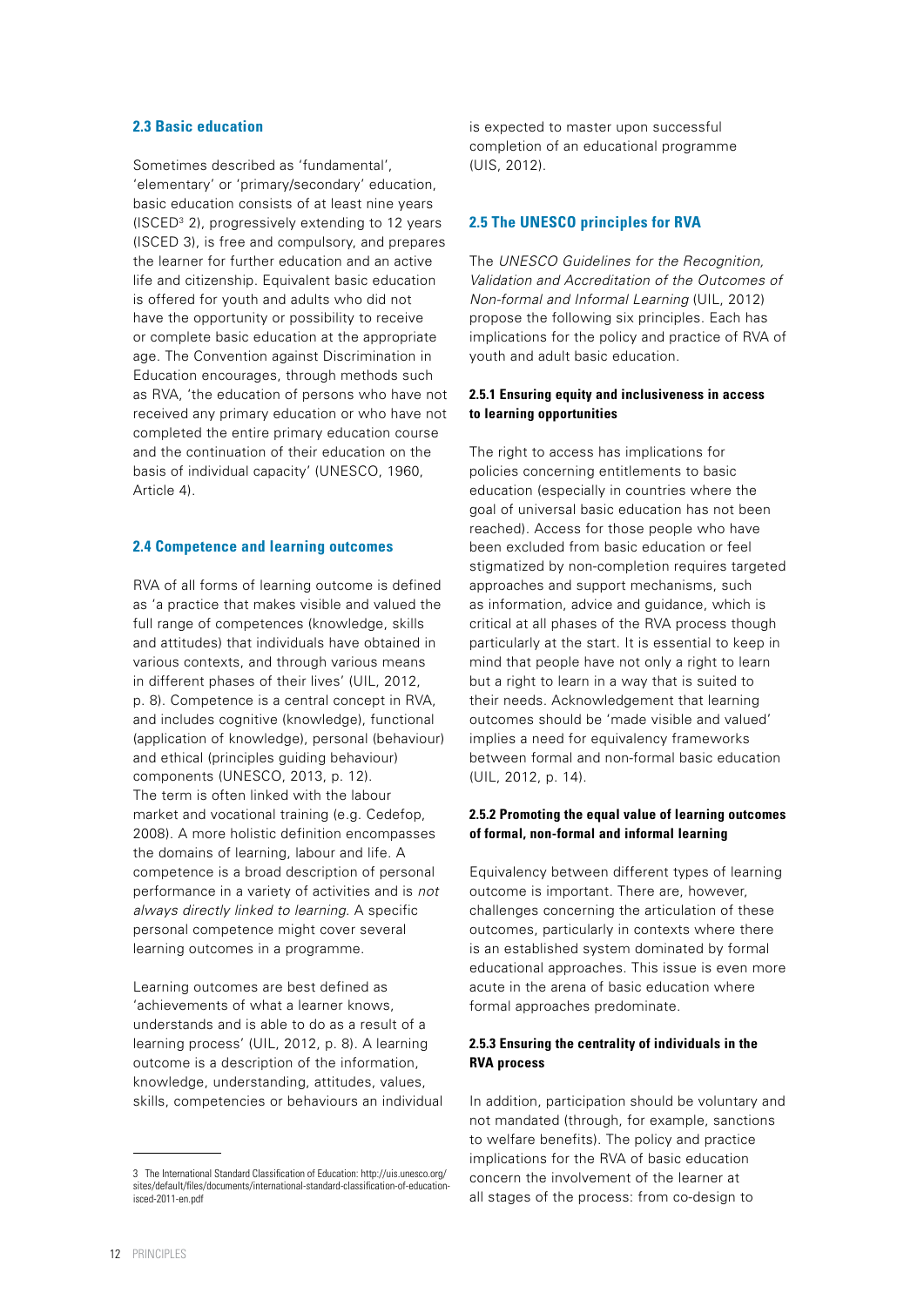implementation. Such an approach involves the integration of non-formal pedagogies into the RVA process.

### **2.5.4 Improving flexibility and openness of formal education and training**

Integrating non-formal and informal approaches to basic education into existing RVA systems will require those systems to change and adapt.

### **2.5.5 Promoting quality assurance in the entire RVA process**

Qualification systems should ensure the criteria and procedures for assessing and validating the outcomes of non-formal and informal learning are of a high quality. This has implications for how policy is evaluated at a national level, including international benchmarking, and how high-quality local implementation is 'relevant, reliable, fair and transparent' (UIL, 2012, p. 4).

### **2.5.6 Strengthening partnerships among all stakeholders**

The challenge for policy-makers is to instil a culture of shared responsibility for the 'design … implementation and evaluation of the RVA system' (ibid.). At the practice level, this implies multi-agency working, collaboration and pooling of budgets across policy areas and stakeholders.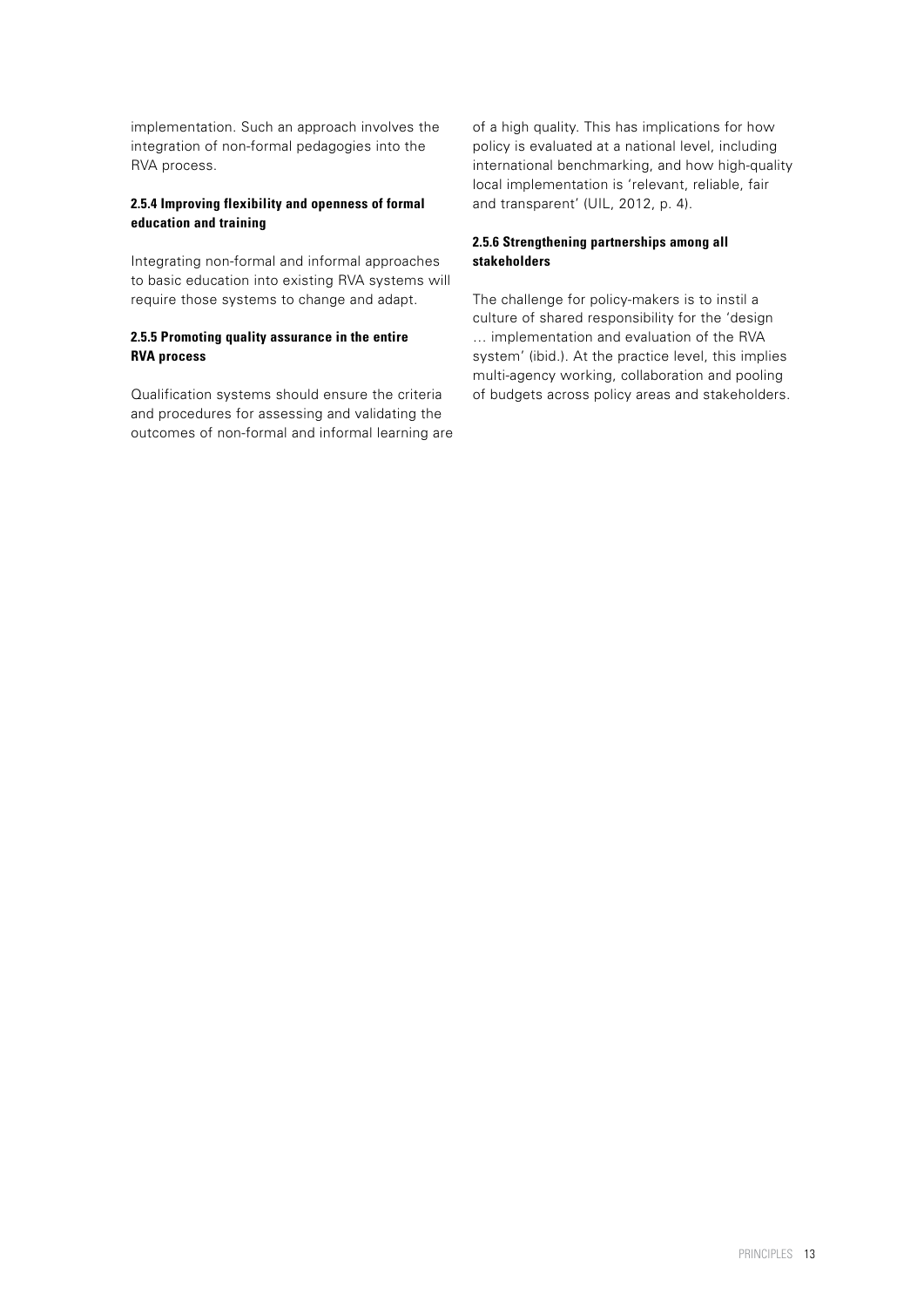### <span id="page-13-0"></span>POLICY

### **3.1 Driving forces and beneficiaries**

The European Commission (2016), OECD (2013) and UNESCO (Singh, 2015) have stressed that, on many occasions, it is public authorities that support and enable RVA processes for basic education. In **Latin America**, **Europe** and **some countries in Asia**, such as **Indonesia** and **India**, it is predominantly government that initiates projects and programmes aimed at the inclusion of target groups, addressing lack of educational provision, skills mismatches, or encouraging participation. Likewise, the predominant driving force behind the development of RVA policies for non-formal and informal learning, in general, are governments (either at a national or subnational level). Social partners and regional stakeholders also play a key role in articulating the needs of excluded and vulnerable groups. However, economic drivers tend to dominate in most instances and shape the approach adopted by national governments.

There are three types of beneficiaries of RVA processes: the state (through social cohesion, economic growth, increased tax revenue, decreased costs and/or unrest); industry (through a reduction in skills gaps, mismatches and shortages); and the individual (through individual advancement, participation, recognition and emancipation). However, it would be naïve to assume that these benefits are always complementary. As with any educational endeavour, RVA policies for nonformal and informal learning could, and some would argue *should*, result in individuals challenging the system, or campaigning for employment rights that would provide perceived 'disbenefits' to employers (for example, facing rising wage costs).

In some countries, national-steered initiatives are concentrated in regional centres for linking people's prior learning experiences to national standards on ISCED levels 1–3 (**India**, **Indonesia**, **Portugal**, **Canada**). For individuals, there is no evidence of the 'Matthew effect'4 in cases where RVA initiatives are publicly funded. Private learning systems tend to be too expensive (in financial and opportunity costs) for many disadvantaged groups to make use of, although some regional organizations enable access to privately run initiatives. Generally speaking, however, where RVA policies include an element of targeting, disadvantaged groups have a fair chance of accessing provision. For example, in **South Africa**, the life-wide range of benefits to individuals have been found to include the following (see *Figure 1*):

- **•** Feel more respected in the community
- **•** Feel that people treat me better
- **•** Participate more in community matters
- **•** Participate in my child's schooling
- **•** Help/supervise my child's homework
- **•** Better understand health messages
- **•** Better able to manage my own money
- **•** Better able to solve my own problems
- **•** Would like to carry on learning
- **•** Started to earn

(McKay, 2016)

<sup>4</sup> The 'Matthew effect' of accumulated advantage is a phenomenon sometimes summarized by the adage that 'the rich get richer and the poor get poorer'. In educational terms, those who have the most education to date tend to access more.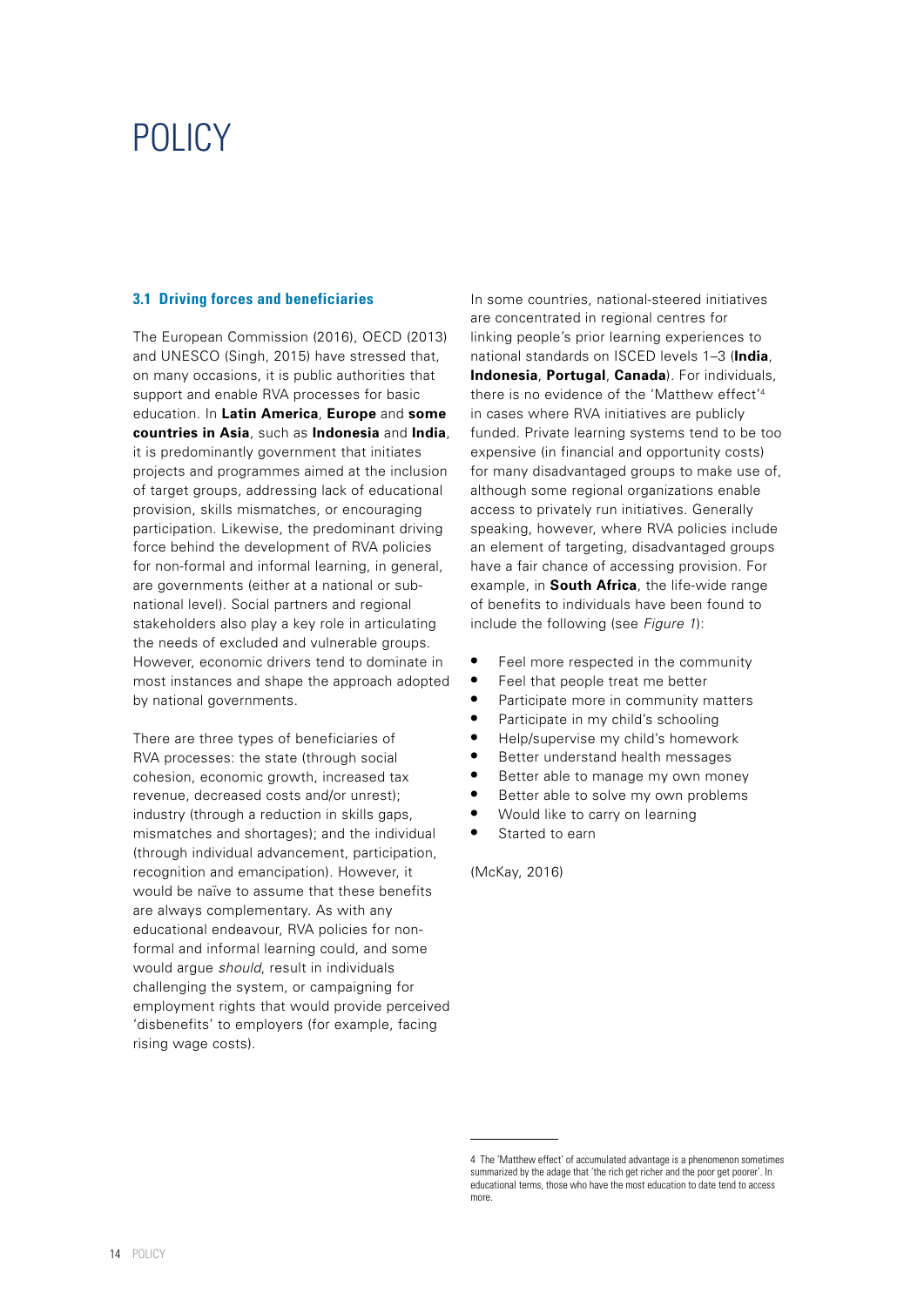<span id="page-14-0"></span>



*Source*: Adapted from McKay, 2016

### **South Africa**, **India**, **Indonesia**, **Mexico**,

**Canada** and several countries in Europe provide examples of both social and economic leverage for adopting RVA as an instrument for acknowledging and enabling lifelong learning. Other countries, such as **Senegal**, **Benin**, **Brazil**  and **Chile**, exemplify a national learning culture that is implicitly open to incorporating people's learning experiences regardless of the learning environment (school, work, leisure, family) into formal learning strategies.

#### **3.2 Legislative frameworks**

At the outset, it is worth noting the diversity of legislative environments that support the development of RVA for basic education. The first of these is the distinction between those countries that have national legal frameworks for RVA (such as **Norway**, **Finland** and **Denmark**) and those that have less formal or ad hoc arrangements (Singh, 2015, p. 48). Countries in the **Economic Community of West African States** (ECOWAS), for example, report the challenges of tackling fragmentation in the overarching education system. A fragmented education system not only results in relatively high numbers of early school leavers without basic education or literacy skills, but also does not provide the infrastructure to address this through recognizing skills gained in the informal economy (Boukary, 2016*a*). A third

category comprises those Member States with devolved, federal or localized systems. In such instances, for example in the **USA**, there may be high levels of RVA activity without any national legislative imperative. This means that recognition is also possible without legislative basis and raises the important question as to 'whether countries with a uniform policy and legislation on RVA are more likely to develop systems of RVA than is the case where such legislation is absent' (Singh, 2015, p. 60).

Singh (2015) also draws a distinction that is critical to the present report: that between legislative arrangements in the Global North and the Global South. In the North, and particularly in **Europe**, RVA legislation is commonly integrated into an overarching lifelong learning strategy that seeks to incorporate non-formal and informal learning at all levels (Ebner and Oliveira, 2016). In the South, however, such 'strategies deliver *access* to non-formal *provision* for early school-leavers as a second chance to enter the education system, rather than making RVA a right through the *assessment and validation* of the competences and learning that adults and youth already possess' (Singh, 2015, p. 61). For example, **Uruguay**'s lifelong learning policy<sup>5</sup> aims to broaden the education system to include non-formal learning, with a special emphasis

<sup>5</sup> General Education Law No. 18.437, 12 December 2008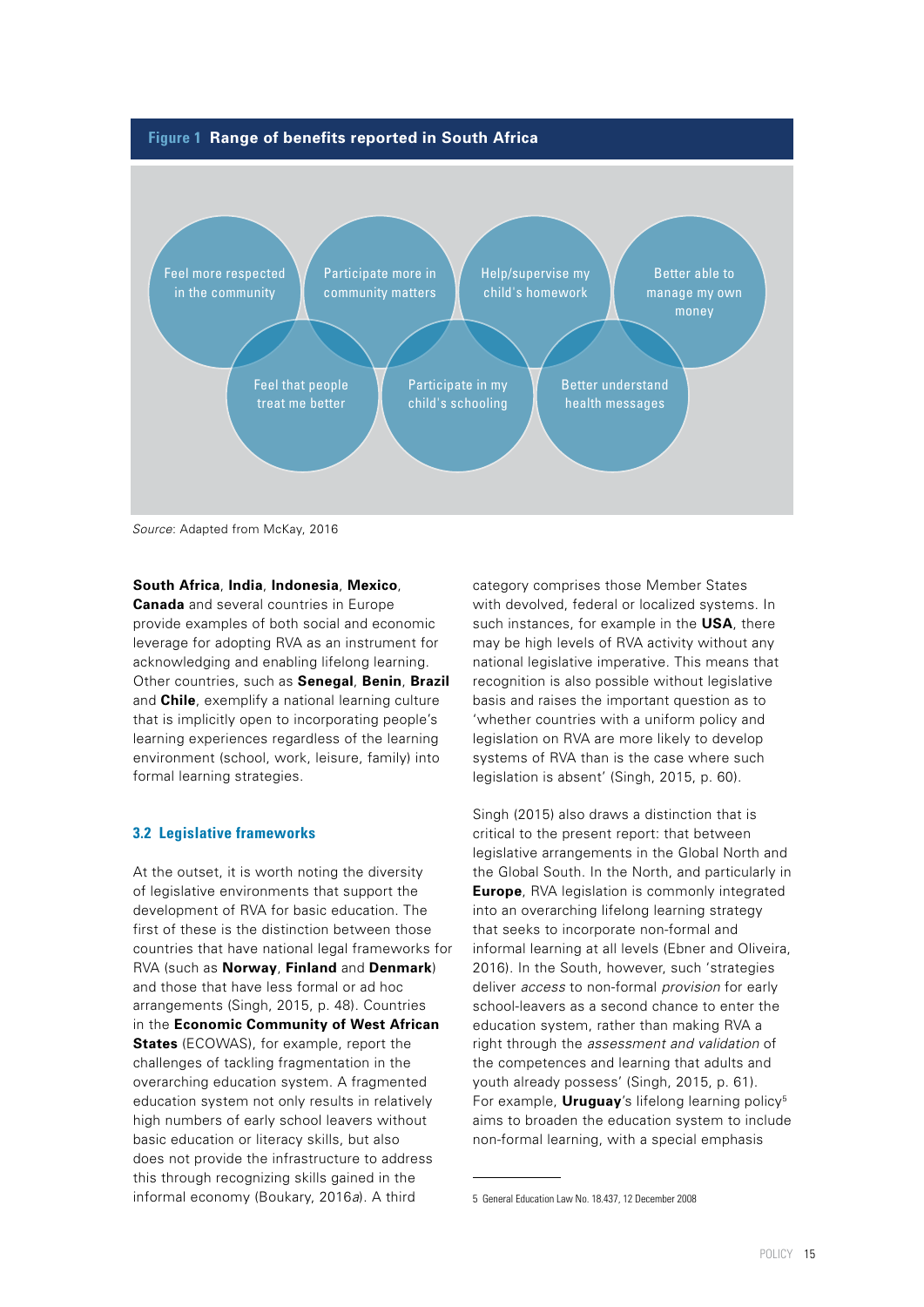<span id="page-15-0"></span>on the education of youth and adults not having completed basic education. By taking prior learning experiences into account and incorporating them into learning programmes that are not necessarily linked to formal education, potential participants are stimulated to acquire basic education certification.

### **Box 1 France – The right to validate experiential learning outcomes**

**France** provides a good example of a comprehensive strategy. In France, La Validation des Acquis de l'Expérience (VAE), or Validation of Experiential Learning Outcomes, was introduced in 2002 to address key issues: securing professional pathways for low-qualified youth; promoting the importance of the diploma for accessing the workplace/society; and acting on the low impact of continuing education on qualification. The Law for 'Social Modernisation' established VAE as a right for every citizen. Legislators placed professional experience on the same level as training and education for obtaining a diploma or a certification.

In **France**, the strong legal base for RVA gives the right to individuals to have their formal, informal and non-formal acquired experiences validated free of charge. Such a right also exists in **Canada** and **Norway** where people can have non-formal and informal learning recognized (Gouvernement du Québec, 2002; Ure, 2015). In the **Netherlands**, job-seekers can get access to RVA once their application is approved by the national jobs agency (Duvekot, 2016). In the **United Arab Emirates**, a Recognition of Prior Learning (RPL) Charter guarantees the mutual recognition of the outcomes of RVA processes by all registered training providers (UAE, 2016*a*).

### In several **European countries**, **Canada**, **USA**, **South Africa**, **Australia** and **New Zealand**,

among others, learning achievements acquired non-formally or informally can be used to obtain a formal qualification and/or to get access to qualification programmes with or without exemptions. These links may have been established in a systematic way also for

implementation in policies concerning youth and adult basic education. At an occupational level, policies supporting the RVA of basic education are administered through the cooperation of government with sector organizations, trade unions and employers, in **Russia** and **India** and in several countries in **Latin America**.

### **3.3 Qualifications frameworks**

National qualifications frameworks (NQFs) can be regarded as both a support and a hindrance in integrating the RVA of non-formal and informal learning into an existing system. Where NQFs exist they tend to be dominated by a discourse of skills valuable to the economy or the workplace. Therefore, there is an understandable desire to create equivalence with existing standards or defined labour market competences. Where NQFs are being developed alongside an awareness of the importance of the RVA of non-formal and informal learning, there may be the opportunity to develop standards attuned to life-wide learning, including the vocational skills agenda.

In some countries, linking RVA and qualifications frameworks takes the shape of a national system of occupational standards (**Russia**) or an occupational qualifications framework linked to the NQF (**South Africa**), evolving out of the need for skills recognition of low-skilled people (Braňka, 2016). In **Brazil**, this need for certification is mostly required at secondary education level for occupations that usually attract less well educated people; answering this need is a challenge since the Brazilian labour market still operates with high levels of informality and many job applicants have difficulties in proving their past experiences and in passing basic tests in mathematics, writing and oral communication (ibid.).

The **United Arab Emirates**' programme for RVA of basic youth and adult education is defined in the *UAE Code of RPL Practices and Principles*  (UAE, 2016*a*). Recognition of prior learning (RPL) is considered a comprehensive system that supports a rigid and quality-assured assessment and recognition process for prior learning obtained through various learning environments. The system is referred to in the *Qualifications Framework for the Emirates Handbook* and is sustained by an RPL Charter that organizes and facilitates the mutual recognition of RPL assessment processes undertaken by registered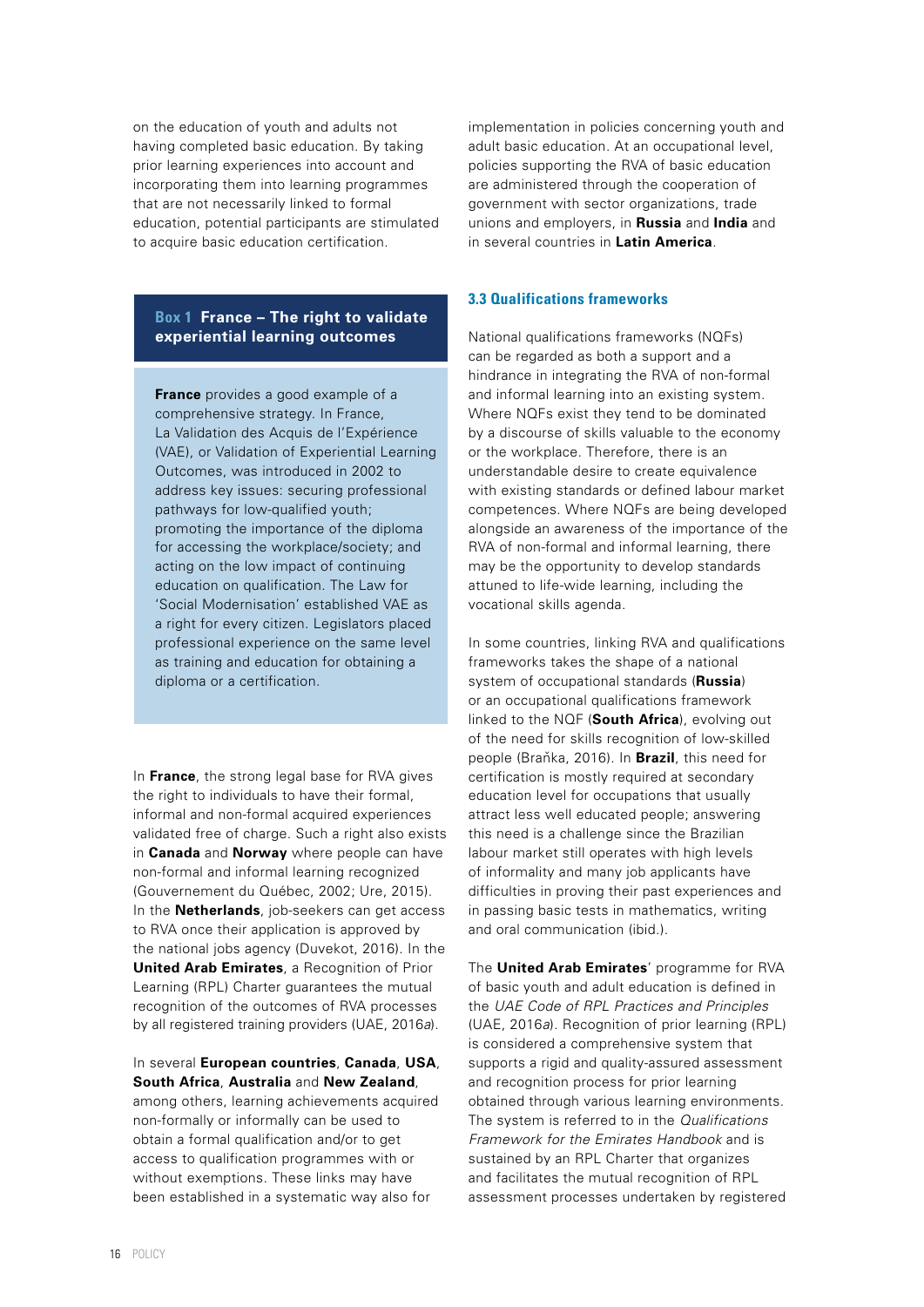<span id="page-16-0"></span>providers. This programme is developed as a priority of the National Qualifications Authority (NQA), which leads national policy for RPL within the national qualifications framework.

There is much variety in supporting RVA by NQFs or other forms of qualifications systems across the globe, especially facilitating learning and recognition outside of formal education. In **India**, the government regards the recognition of prior learning as a possible step to enhance the employability, mobility and income of those unorganized sector workers who have acquired and honed their skills on the job, mostly under the guidance of more experienced peers. Prior learning outcomes are linked to India's National Skills Qualifications Framework (Braňka, 2016).

In **Indonesia**, RVA is a method for validation for all parties involved in the process (RVA candidates, adult learners and government) as part of the national policy to address – among other things – the high rate of drop-out in (basic) education (Hasbi, 2016). In **Uruguay**, the National Programme for Education and Employment (PNET) set up regional Education Centres for Training and Production (CECAP) for adults and youth who have not completed basic secondary education (UNESCO, 2015*f*).

### **3.4 Access, targeting and responsiveness**

Where they exist, a common characteristic of lifelong learning policies is targeting (increasingly scarce) resources at those most in need. In this way, RVA can be seen as a means in itself of enabling access for those currently excluded from the education system. Although targeting people with low basic education is at the forefront of many national initiatives in this field, it should be noted that national qualifications frameworks do not, in themselves, generate RVA mechanisms (Dyson and Keating, 2005).

In addition, RVA can be targeted at groups such as those individuals who did not complete a cycle of basic education. A targeted approach goes some way to addressing the particular needs, motivations and concerns of certain groups. The risk is that in designing high-level policies, countries adopt a one-dimensional approach, regarding all those without a basic education as a homogenous group. In other words, both the principles of 'equality of access' (*2.5.1*) and the 'centrality of the learner' (*2.5.3*) need to be adhered to *at the policy level*.

### **Box 2 Morocco – Targeting RVA for basic education levels**

In **Morocco**, under the authority of the Agence Nationale de Lutte contre l'Analphabétisme (ANLCA) and the Ministry of Education and Vocational Training, a literacy programme certification system was introduced in 2016 (Centre d'évaluation des acquis), targeting candidates aged 15 years and over who have participated in a literacy programme or as self-learners. The creation of a national coordination body with the participation of all stakeholders concerned with RVA served to identify mechanisms and laws facilitating RVA for literacy programmes. Among the desired outcomes, the development of bridges and pathways between literacy programmes and qualifying training programmes is a top priority. (Maroc, 2016)

However, there were relatively few examples of policies that enable adults and young people without a basic education to access an engagement approach tailored to their particular needs. In the **Netherlands**, the International Women's Centre (IVC) in Den Helder provides an example of RVA for empowering and further developing specific target groups for social inclusion. The aim is to assist migrant women in acknowledging and documenting their personal skills and competences for the sake of empowerment and to find their way in Dutch society (Duvekot, 2016).

In **Mexico**, the Instituto Nacional para la Educación de los Adultos (INEA) has developed programmes as part of its work on literacy, social exclusion and indigenous peoples. Here, RVA is articulated with a focus on special certification based on acquired knowledge areas (language/communication, mathematics, sciences) as well as life- and work-related interests that may be equivalent to primary or secondary education level within sector standards. It was piloted initially in municipalities where there were high numbers of youth and adults with literacy challenges and uncompleted basic education (Mendoza, 2016).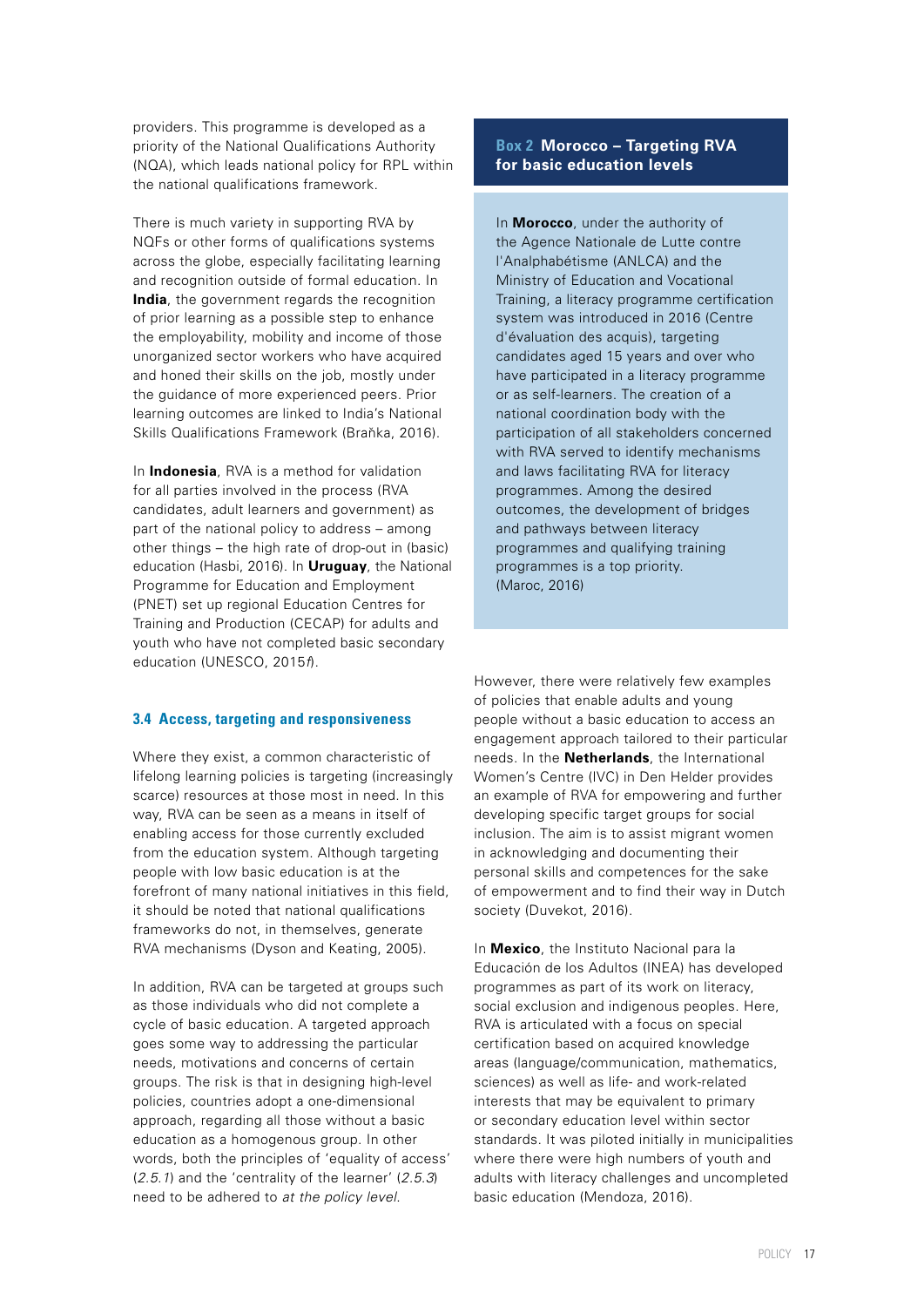<span id="page-17-0"></span>In a number of other countries, advocacy and mobilization of target groups is organized through: national expertise centres or agencies (**Portugal**, **Uruguay**, **Republic of Korea**); professional associations (**South Africa**, **ECOWAS countries**, **Australia**, **USA**); or regional authorities (**India**, **Canada**). The activities employed cover national media campaigns and roadshows (**India**, **Indonesia**, **South Africa**); attracting people to access information offices (**Europe**, **ECOWAS**); and hosting information sessions by schools, employers and unions (**Latin America**). For example, the government supported an awareness campaign for RVA in **India**, through radio and other media (National Institute for Open Schooling, 2012). The campaign targeted a range of socially and economically disadvantaged groups (Shah, 2016).

Further analysis needs to be done to ascertain whether *combined* targeted *and* personalized approaches are in place because of policy development or as the result of practitioners using these approaches *despite* policy interventions.

### **3.5 Integration and stakeholdership**

Strengthening partnerships is a key underpinning principle in the development of RVA systems in general (*2.5.6*). There are a number of aspects to this at both policy and practice levels (Yang, 2015). At the policy level, it is about an awareness that a lifelong learning approach operates across government ministries as well as geographical and sectoral areas. This means that a range of public and private actors are involved in policy development alongside social partners. End-users or beneficiaries should also be involved in shaping the provision they benefit from.

In some countries, industry, businesses and employer organizations are involved in determining the content of NQFs. Arguably, this favours their interests and the outcomes they would like to see recognized, validated and accredited. However, it also means that other interests and voices are excluded at the design stage. For those without a basic education, the involvement of support agencies such as those

### **Box 3 Portugal – A targeted, personalized approach**

The New Opportunities Initiative (NOI) was established in 2005 to address the fact that 72 per cent of adults in the labour force did not have a basic (secondary) education qualification, as defined in national law. NOI created a catalogue of qualifications and set an ambitious target for everyone to achieve upper secondary education as a minimum level of qualification. NOI developed an individualized approach to reach this goal, involving TVET, adult non-formal education, evening schools and the support of a personal tutor.

Approximately 1 million people registered for the initiative. They were recruited at companies and through trade unions and associations, and included unemployed people in the community. Following a change in government, funding was cut. This resulted in a reduction in the number of learning centres where registered people could be assisted to obtain basic education levels. A revised action plan for the RVA initiative is now focused on:

- **•** creating a 'passport' to register individuals' educational levels;
- **•** providing training in basic skills for the adult population in question;
- **•** improving the image of RVA;
- **•** creating personalized paths to learning.

One of the targets is for 50 per cent of the adult population to have obtained secondary-level school certificates by 2020. It is estimated that 25 per cent will obtain qualifications through the RVA system (Barros, 2014; Pires, 2014). This target is supported by legislation and the new QUALIFICA programme, which also aims to enlarge the existing network of learning centres from 240 to 300 QUALIFICA centres (Diário da República, 2016).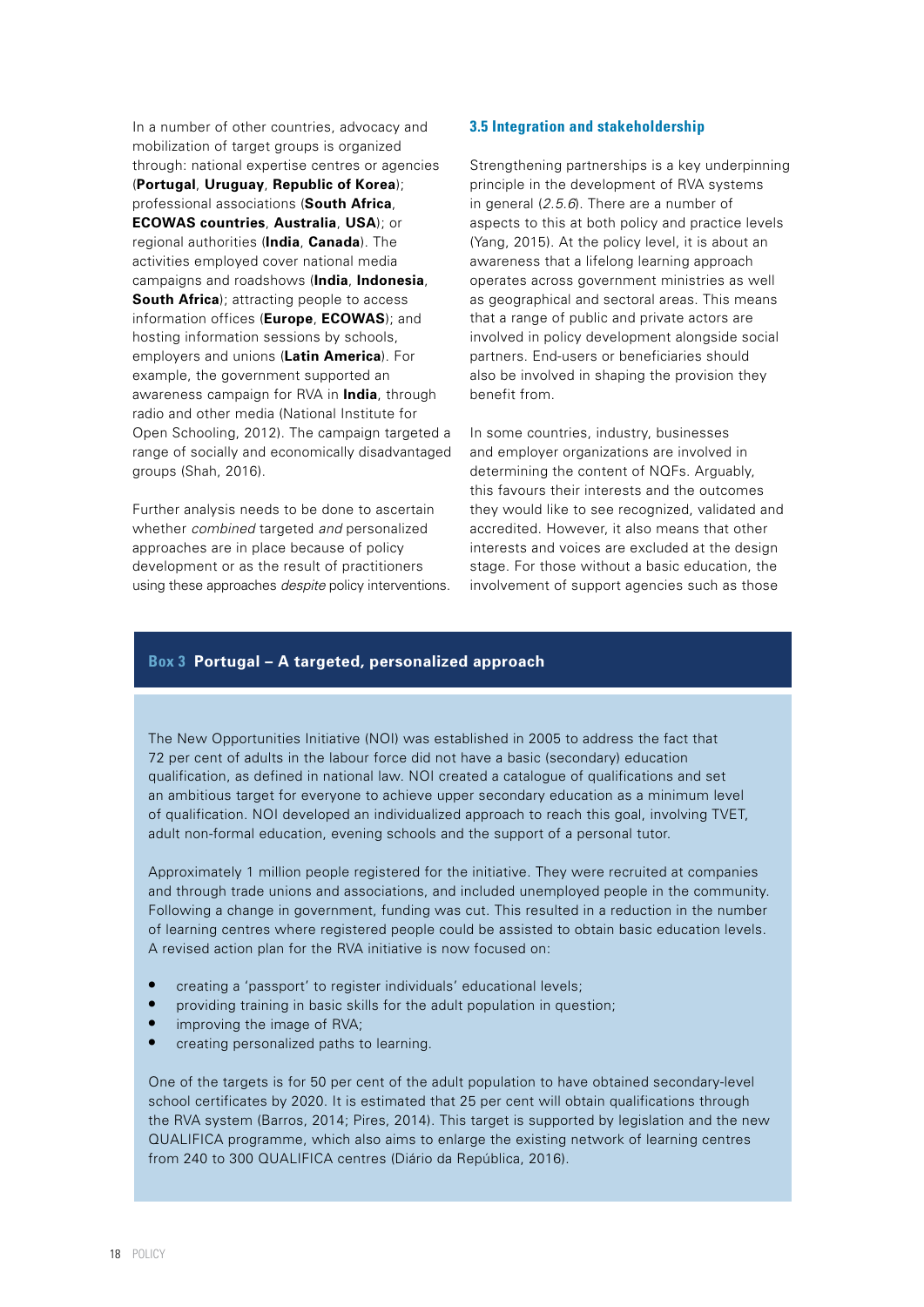that provide information, advice and guidance is critical. Unless this is written in at the policy stage, it is relatively unlikely to happen.

National stakeholdership involves linking RVA to national qualifications and creating equivalency with formal basic education levels and aims at empowering learners to progress. In **India**, the Saakshar Bharat programme (Literate India) recognizes the importance of RVA for basic literacy. The National Institute of Open Schooling (NIOS) works closely with different provincial organizations and institutions, district literacy committees, state resource centres and Jan Shikshan Sansthans (non-formal vocational institutions for adult education) and training institutions (Shah, 2016).

### **Box 4 Brazil – A nationally led stakeholder approach**

In Brazil, 68.8 per cent of adults (18+) have not completed basic education (92.6 million people), while 11.63 million are industrial workers who cannot find the time to study after work to complete their basic education. The New Youth and Adult Educational Project was created to address this need. The National Board approved it on the condition that its effectiveness would be proven within five years of inception. The project is based on an electronic platform so that 80 per cent of studying can be carried out online and 20 per cent face-to-face (at home, school or work). This called for restructuring of existing curricula. Legislation was enacted to support the initiative but it did not specify approaches or guidelines on implementation. A programme has been developed by Serviço Social da Indústria (SESI), an agency for industrial social service which offers youth and adult education programmes. The goal of SESI was to enrol approximately 94,500 learners by autumn 2016. The first activities included courses offered in the cafeterias of different firms. The RVA process is, at the moment, used mainly for providing (non-formal) certification (Rodrigues Viera, 2016).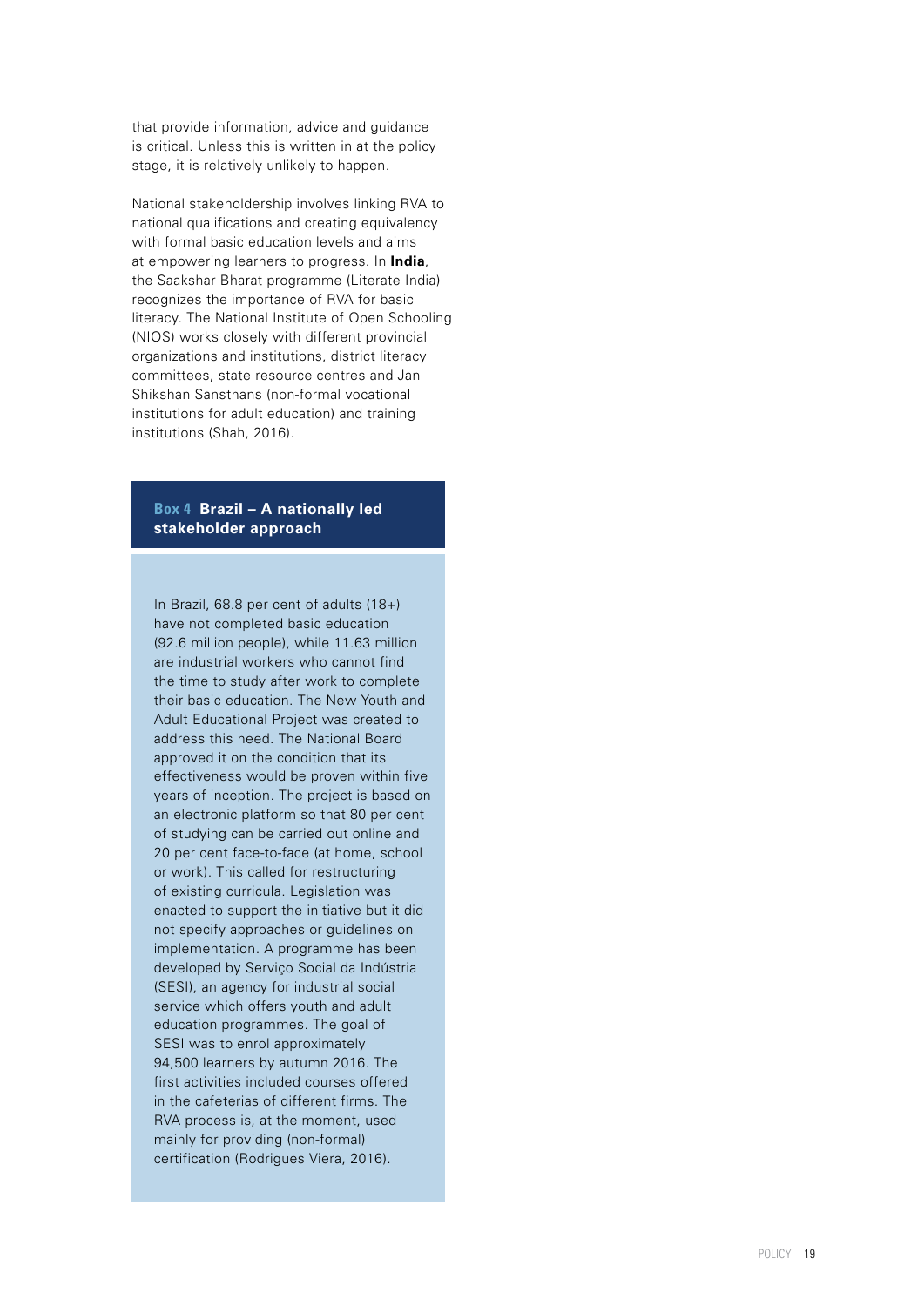### <span id="page-19-0"></span>**PRACTICE**

### **4.1 The RVA process and phases**

Although RVA processes have been welldocumented in technical and vocational education and training (TVET), there are fewer examples of practice in the field of basic education. At the time the research was carried out, during 2016, there was a noticeable gap between policy aspirations and practice on the ground. Some of this gap can be put down to an understandable time lag as new policies come into operation. Another reason, acknowledged in the research, is the additional challenge that the RVA of youth and adult basic education presents. In looking further at examples of emerging practice, the expert group also examined existing RVA processes where the RVA of basic education would be integrated as part of an overarching framework, such as an NQF and/or wider lifelong learning strategy.

In **Chile**, for example, the Chilecalifica programme encourages 'horizontal' and 'vertical' progression and provides different pathways to learners to move between non-formal (flexible) and formal learning. The National Labour Skills Certification System provides a framework for the recognition of competences, regardless of how they were acquired. Learners have to take a national assessment test. Central to the implementation of Chilecalifica are local adult education centres. Recognition is driven by certificates rather than qualifications because Chile does not have a NQF (Infante, 2016).

### **Box 5 United Arab Emirates – A multi-targeted, phased approach**

Recognition of prior learning (RPL) in the United Arab Emirates (UAE) facilitates access to programmes, mobility and progression within education/training and across career pathways. The primary target groups are youth and adults who have not completed their basic education, retired employees and current staff. Here, RPL is a process of assessing and recognizing an individual's prior learning, regardless of where or how the learning took place (formal, non-formal or informal settings). The project handbook states: 'RPL involves the comparison of the previous learning and experience of an individual learner howsoever obtained against the learning outcomes required for a specified qualification' (UAE, 2016*b*).

UAE's RPL process includes the following phases:

- **•** Identifying what the candidate knows and can do.
- **•** Matching the candidate's skills, knowledge and experience to specific standards.
- **•** Assessing the candidate against those standards.
- **•** Crediting the candidate for skills, knowledge and experience gained in all learning situations.

RVA is a process-led activity. The phases in such a process differ between systems, but they can be summarized for the purposes of this report as:

- Engagement and guidance
- Recognition and documentation
- Assessment and validation
- Accreditation and certification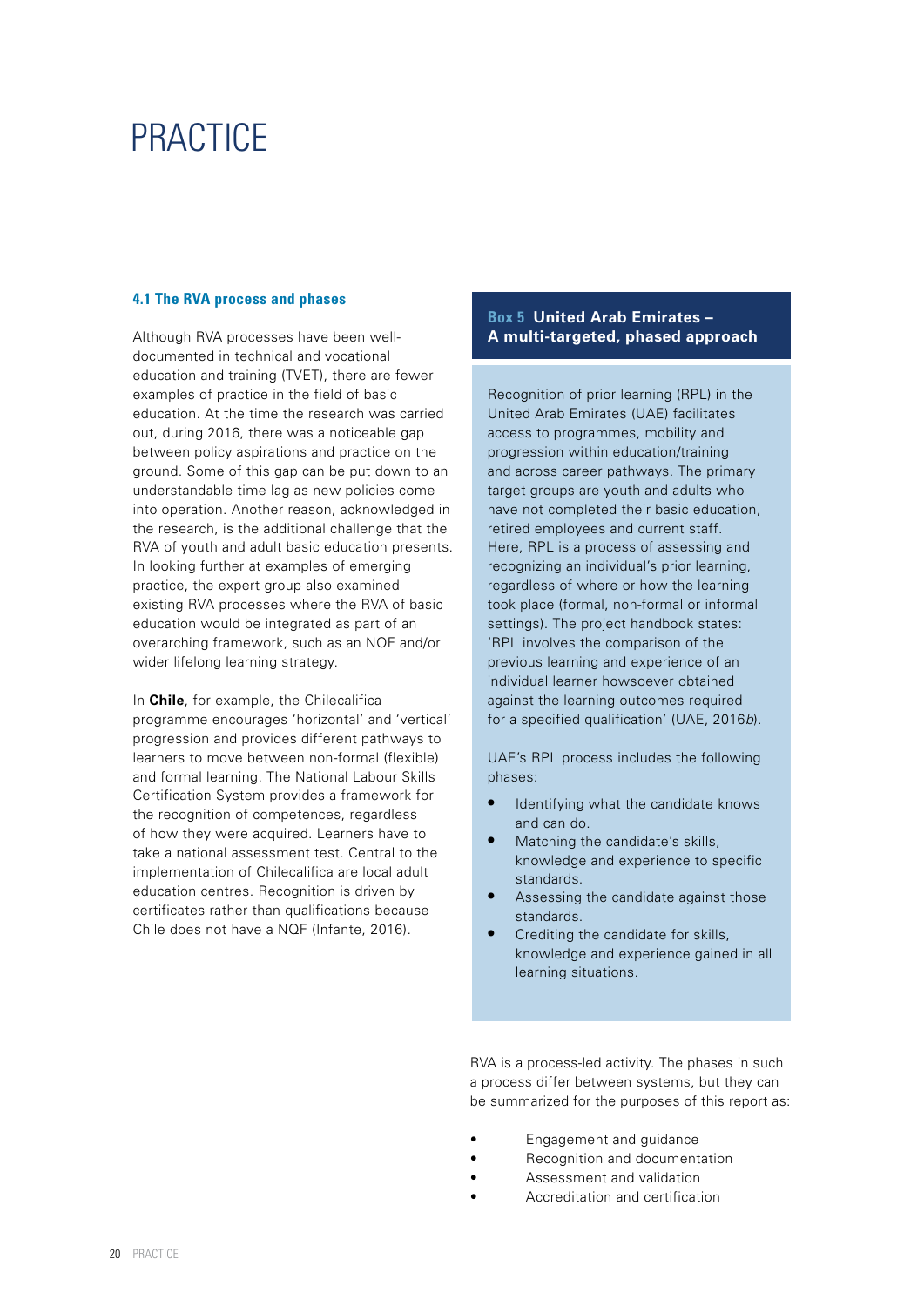### <span id="page-20-0"></span>**4.2 Engagement and guidance**

The engagement phase starts with raising awareness – with individuals, employers and social partners – that the continuum of formal, non-formal and informal learning experiences is valuable and worth recognizing. The motivations and benefits may be different, as we have seen (*3.1*), but the overall principle holds: the *equal value of learning outcomes* (*2.5.2*). Potential users of the system can be engaged in the workplace, in non-formal learning settings or via social partners working with target groups. For youth and adults without a basic education, the challenges of engagement are greater, and targeted, tailored approaches are desirable. In **Chile**, for example, this approach involves the promotion and delivery of programmes close to participants' residences. In **West Africa**, as much informal learning at work takes place in the 'informal economy' (that is, the workplace), engagement strategies need to work there.

In **Indonesia**, RVA policy follows a twintrack approach, comprising RVA embedded in courses and training programmes; and RVA for equivalency education. In both cases, government works with local and regional centres and agencies, where tutors and teachers from different sectors and schools provide guidance, assessment and learning trajectories. The two tracks differ in that the first links to formal education and the latter to non-formal; in both cases, the focus is on attaining basic education (Hasbi, 2016). The programme places strong emphasis on female participation, and the curriculum is tailored to women's everyday needs (UIL, n.d.).

At all phases of the RVA process, the provision of impartial information, advice and guidance is critical. This is particularly the case at the beginning of the process for youth and adults without a formal basic education. In such cases, there is likely to be a lack of familiarity with the potential for progression and the range of opportunities available. It will also be important for advisers not to raise expectations beyond what can be delivered. This is particularly important in countries with fragmented education and training systems.

### **4.3 Recognition and documentation**

This phase focuses on identifying and organizing learning experiences and translating these into personal competences. The creation of a portfolio is often the starting point for documentation, although other mechanisms may be put in place. For the RVA of basic education, a wide interpretation of the portfolio concept is important, as it can create a direct link between someone's personal life experiences and the basic education level. There are three types of portfolio, each with their own form of assessing learning evidence: *dossier, development* and *personal*. The dossier-portfolio is important as it can be used to document proof for exemptions from elements of specific basic education programmes or qualifications. The strong focus on the assessment of learning, however, means this approach is rarely steered by the learner, whereas the other two examples can be.

In the **South African** context, RPL is a specific agenda to support the transformation of the education and training system (McKay, 2016). It is regarded as a means to redress past inequalities. RPL targets previously disadvantaged individuals who have been denied a formal education and acquired their skills and competences informally or non-formally. Problems of access persist, because people do not meet the minimum entry requirements for programmes offered at formal education and training institutions. The Kha Ri Gude Adult Literacy Programme (KRG) is an example of a government-steered initiative, which works on five levels: national, provincial, district, local and on-site. As an inclusive campaign, KRG targets every adult person with little or no formal education (Hanemann, 2015).

This raises the issue of pedagogy and how this links with the RVA of basic education. Working with people without the foundation of a basic education presents challenges and demands a specialized approach from professionals. As we have seen, the lack of a basic education does not necessarily mean an individual lacks literacy or other basic skills. However, there will be some correlations between people's lack of basic education and their skill levels, labour market status and relative wealth. For those living in poverty, in precarious employment or on low wages, or those with health conditions or limited access to public transport, there will be additional challenges that need to be taken into account. This is where the principle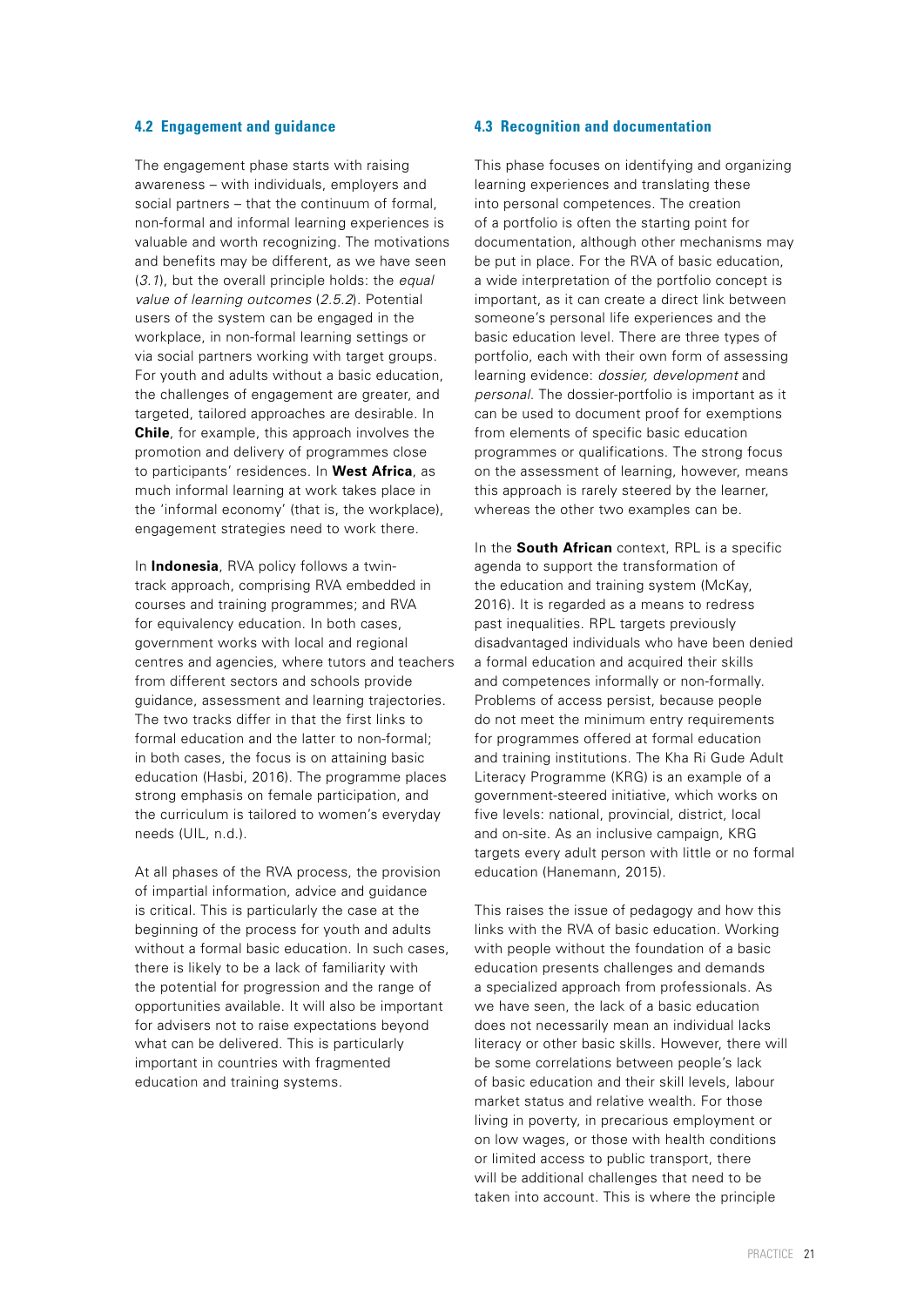<span id="page-21-0"></span>of 'shared responsibility from design through to implementation and evaluation of the RVA system' (UIL, 2012, p. 4) is critical. Local stakeholders and sectoral and social partners are generally closer to the learner's day-to-day experience and can provide local or on-site access to RVA. Practitioner support for target groups, therefore, needs to happen at the managerial level as well as on the frontline.

### **4.4 Assessment and validation**

During this phase, an individual's prior learning experiences are assessed and validated against reference points or standards through pre-defined assessment methodologies. Assessors compare the competences of an individual against a selected reference (or 'yardstick') to the intended learning objectives. This approach helps establish an opinion on possible validation at personal, organizational, sectoral or national level in the form of certification, career advice or personal evaluation. Advice is based on the output or learning benefits to be validated.

In most respondent countries, standards for basic education (on which RVA for youth and adults is based) are part of a comprehensive national qualifications framework (NQF) or system. Standards may also be linked to occupational or sector standards, as is the case in **India**, **Indonesia** and certain African countries (**Mali**, **Benin**, **Senegal**, **Niger** and **Mauritius**). Assessment modes are based on the learning achievements or outcomes that are expected for a specific qualification at the basic education level. In **Mexico** and **South Africa**, alignment of literacy and adult basic education sectors to qualifications is expected to lead to linkages between national qualifications and RVA systems.

Assessors have a variety of techniques for reviewing and assessing documented learning experiences. These have a range of benefits in working with youth and adults without a basic education: *debate*, demonstrating communication and social skills; *declarative methods*, writing down evidence-based statements about their learning against criteria designed to support critical reflection; *interview*, allowing for commentary and clarification of understanding; *observation*, assessing behaviour in a setting (such as the candidate's workplace);

*portfolio assessment*, including documents such as résumés, performance appraisals, references, photographs, drawings and digital media; *presentation*, showing candidates' ability to structure complex information and to present it to others; *simulation*, testing complex interactive skill sets in certain contexts; *tests/examinations*, responding to pre-set questions orally or in writing (Duvekot and Geerts, 2012). The challenge of such approaches is scalability, particularly in those countries where there is a high latent demand for the RVA of basic education (such as **Brazil**, **India** and **South Africa**).

In countries such as **Indonesia**, **Republic of Korea**, **India**, **Brazil** and **Mexico**, assessment, guidance and counselling are carried out by agencies appointed by central or local government. The assessment is conducted by trained assessors or instructors who also provide any further learning. Assessor expertise is critical to the success of the RVA process as a whole. Therefore, their own key competences are important. The degree to which the following competences are required depends on the assessor's precise role:

- *• Reviewing*, providing an assessment of competences using a number of common competence-based assessment forms such as the portfolio, the criterion-based interview and practical simulations.
- *• Observing*, linking standards to an observation.
- *• Interviewing*, using specific questions and techniques to make the competences transparent and comparable (to standards).
- *• Providing feedback*, indicating the results of assessment in a personalized, constructive and motivating way.
- *• Written communication*, writing clear, detailed and structured assessment reports, describing competences against the required standard.
- *• Technical competence*, having sufficient experience, skills and qualifications in the appropriate discipline.

(Kleef, 2012; Duvekot and Schuur, 2014).

Such approaches and competences need to be sensitive to the needs of the basic education target group in general, as well as to the needs of specific target groups within that category (for example, migrants). The link with basic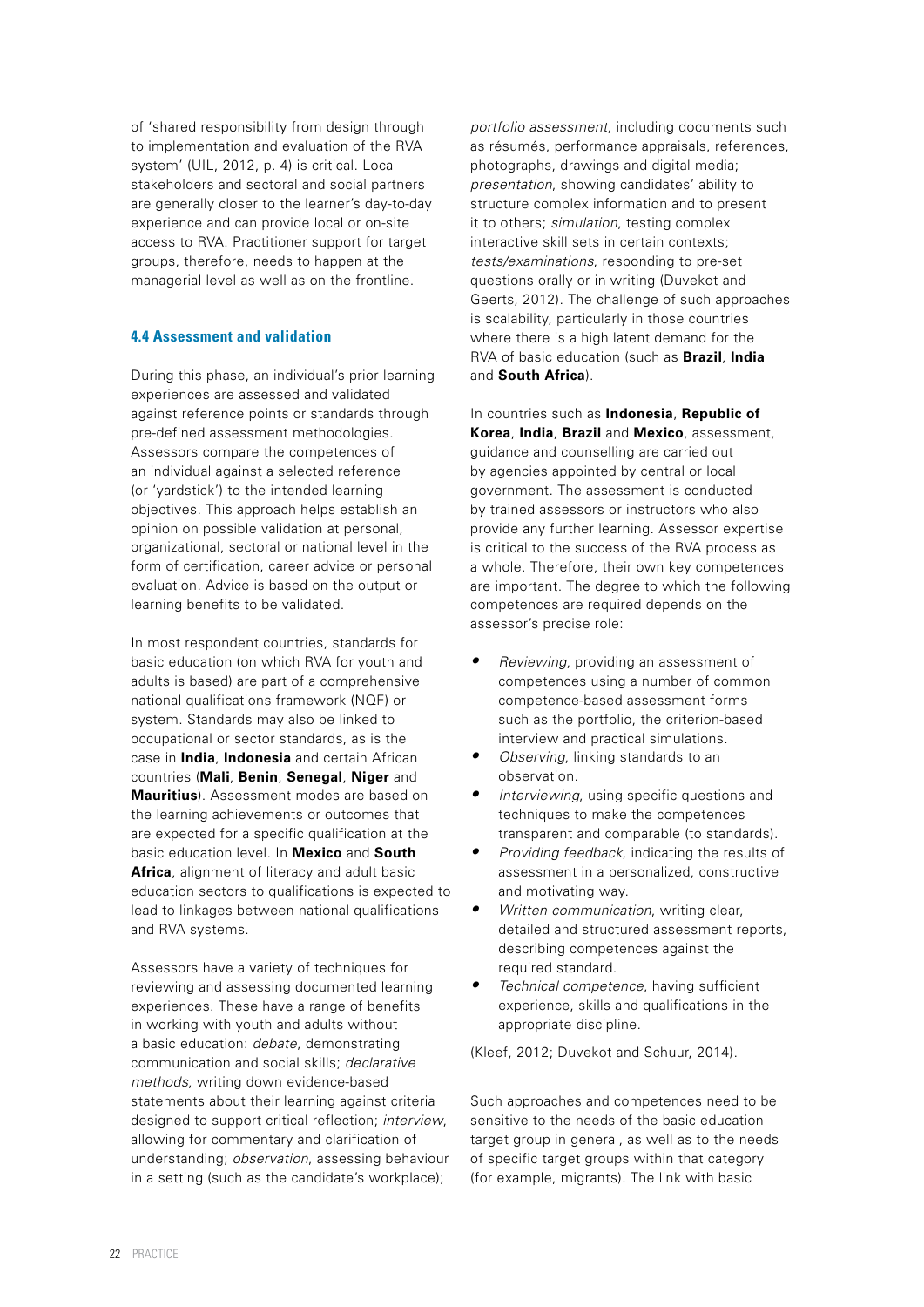<span id="page-22-0"></span>education pedagogy is important so some support for assessors, or joint work between assessors and adult educators.<sup>6</sup> will be required. In some cases, this could result in applying nonformal and informal learning approaches to the RVA process (such as co-design of programmes with learners). In other instances, it requires the adaptation of RVA materials and procedures to be more sensitive to the needs of target groups.

For example, in some countries, especially in **Europe** and **North America**, a frequently used interview technique within assessment methods is the STARRTT form. This is a structured way in which RVA candidates can prepare themselves for a criterion- or behaviour-based interview by describing the specific process of **S**ituation, **T**ask, **A**ction, **R**esult, **R**eflection, **T**heory and **Transfer through which they informally or non**formally acquired specific competences. This method can also be used to document oral testimonials of acquired competence and include non-verbal proof of this personal achievement. Oral documentation can, for instance, be in the form of video material, artistic impressions (paintings, photos, etc.) or peer testimonials (Sinke, 2006; Duvekot and Schuur, 2014). Such approaches may be particularly effective in working with youth and adults with low literacy levels, but may also be resource-intensive.

### **4.5 Accreditation and certification**

Accreditation takes many forms, dependent on national context and the NQF, if there is one in place. Certification can introduce financial costs to the learner into the process and may act as a disincentive. Increasingly, new technologies are being used in all phases of the RVA process, but particularly at the accreditation and certification phase through such initiatives as Open Badges (see *Box 6* ). However, it worth noting that digital access is unequal across the globe and within Member States. Those adults and youth without a basic education are less likely to be able to access the benefits of information and communication technology (ICT), so designing a system around access to ICT could have a Matthew Effect. However, the work of Mitra et al. (2005) indicates that digital technologies are not in themselves a barrier to access and may, in fact, stimulate further learning.

### **Box 6 The role of information and communication technology (ICT) in RVA**

ICT is already playing a major role in education, learning and training as well as in supporting RVA policies, strategies and practices. Apart from the development of electronic portfolios, online assessment tools and diagnostic tests, an innovative means for facilitating recognition of learning outcomes for basic education is offered by the Open Badges concept.

A 'badge' is a symbol or indicator of an accomplishment, skill, quality or interest. A 'digital badge' is an online record of achievements, tracking the recipient's communities of interaction that issued the badge and the work completed to get it. Digital badges can support connected learning environments by motivating learning and signalling achievement both within communities as well as across communities and institutions.

Open Badges were created specifically for the facilitation of the RVA of informal and nonformal learning outcomes and are already in use not only in the **United States**, **Canada**  and **Europe**, but in some **African** and **Asian** countries where projects are being carried out. Open Badges represent an innovative means of facilitating recognition of learning outcomes for basic education. The ADPIOS Badge Europe and Learning Agents (**Canada**) projects advocate a creative approach to the RVA of informal and non-formal learning and foster acknowledgement of the importance of recognition of informal learning (social recognition) in a lifelong learning cycle (Presant, 2016; Ravet, 2016).

Open Badges take the concept of the digital badge a step further and allow the verification of one's skills, interests and achievements through credible organizations. Because the system is based on an open standard, it is possible to combine multiple badges from different issuers to tell the complete story of one's achievements. One can display one's badges wherever one wants, online or on paper, and share them for employment, education or lifelong learning.

<sup>6</sup> In many countries in the field of basic education, these roles are undertaken by the same individuals.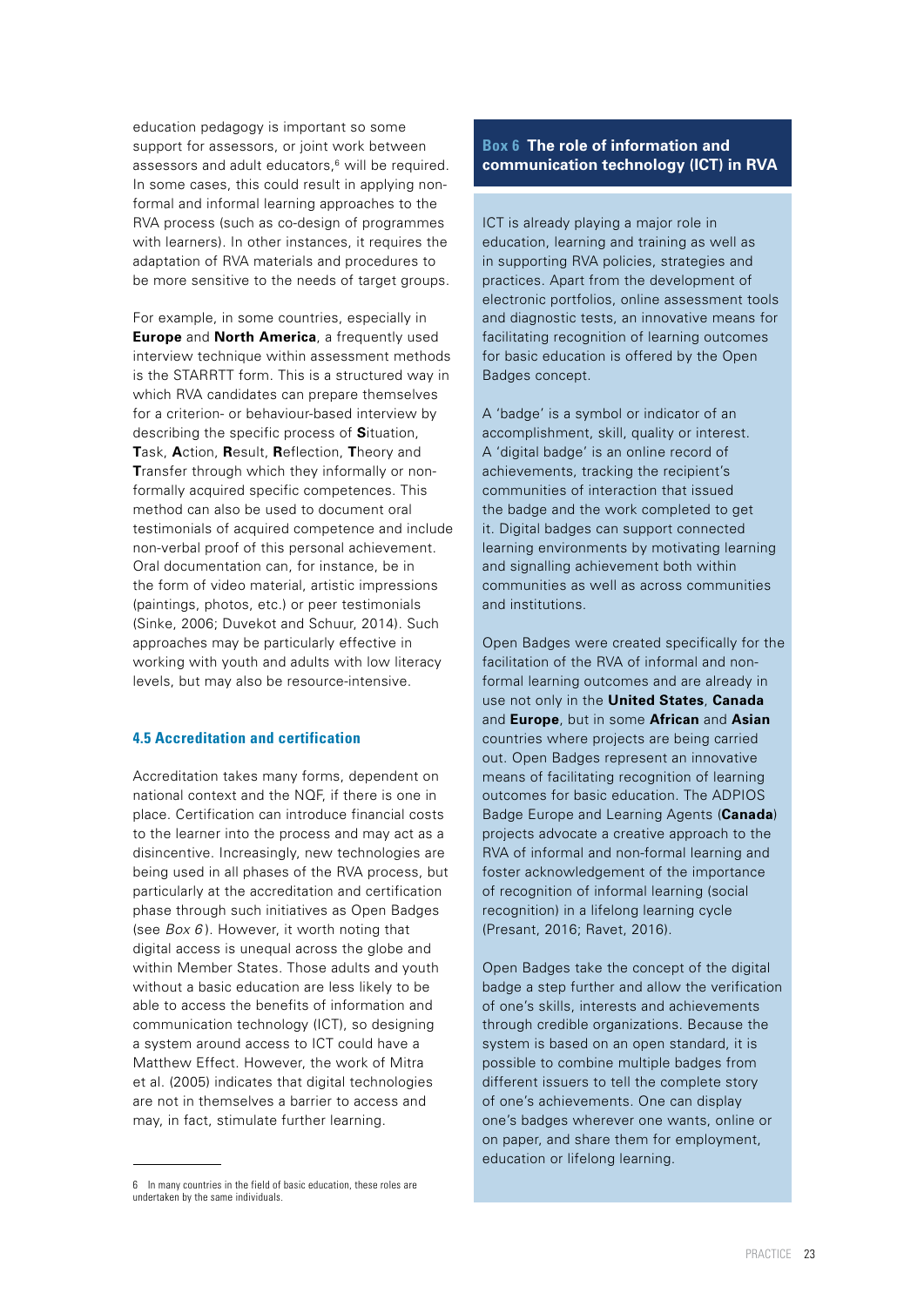<span id="page-23-0"></span>Open Badges enable individuals and organizations to become part of the recognition, validation and accreditation process and thus to gain (shared) ownership of it. Offering new horizons for recognition by peers and members of the community, the simplicity and the technological features of Open Badges represent a valuable asset to consider in the further development of RVA for basic education. For example, Open Badges are used in **Tanzania** to teach sexual health to adolescents. In **South Africa**, the Open Badges Work Group plans to publish a *Badging Guide*, referenced to the South African NQF. In **India**, projects are underway for the facilitation of web literacy and to connect skills to jobs.

### **4.6 Progression and partnership**

How effectively the RVA of basic education enables educational progression is dependent on the education and training system in a given country and how effectively the various stakeholders work in partnership (Myers et al., 2009). The integrated approach in **UAE** is one that confidently asserts that RVA leads to progression. As we have seen, for example in many **African** countries, these systems are highly fragmented, so integrating RVA into education and training systems in Africa is regarded as the way forward.

Likewise, career progression is dependent on the structure of the economy. In the Global South, such economies may be highly informal. For example, the informal sector represents between 80 per cent and 95 per cent of all jobs in **West African** economies. Education and training systems are very fragmented, adding to the difficulty of engaging people through credentialism. If gaining a certificate or qualification does not carry weight in the informal economy, demand may not be stimulated (Boukary, 2016*a*). In **Iceland**, there is a 'follow-up' phase, in which counsellors visit schools and workplaces to connect participants with the right personnel. Counsellors help candidates make a plan for next steps and provide them with longitudinal feedback (Lárusdóttir, 2016). Alongside educational and career progression, it is important to use

learner-centred definitions of what constitutes progression for them. This may be taking on greater responsibility in civil society, activism, campaigning, involvement in their children's education, etc.

Furthermore, there is a case for arguing that RVA may be more effective with some target groups than others. For example, some young people leave school early in order to take up opportunities in the labour market. For this group, external summative examinations can be a cost-effective way of acquiring a formal qualification for skills and competences acquired through work. However, the availability of RVA of basic education might also entail the risk of providing an incentive for people to leave formal basic education early. For youth with more complex needs, formative approaches may be a more accessible method of finding a pathway back into education, training or work. The extent to which early school-leavers are supported to undergo validation in the workplace for career progression is less clear. The data for this review suggest that countries are putting greater emphasis on RVA for low-qualified adults than for younger early school-leavers.

### **Box 7 Mauritius – An inclusive approach to designing learning pathways for all adults and youth**

In **Mauritius**, the RVA of non-formal and informal learning of youth and adults is the entry or transition point onto the learning pathway. This approach combines a system of recognition of prior learning (RPL) to provide access (aimed at providing an alternative route into a programme of learning for those who do not satisfy the formal entry requirement for admission) and certification (aimed at awarding learners either a full qualification or part of a qualification). One of the stated benefits for learners is to ease the transition from informal and non-formal to formal learning. This is achieved by enabling the learners to value their achievements, to recognize the importance of learning through experience, and to plan for further learning and personal or career development. (Boukary, 2016*b*)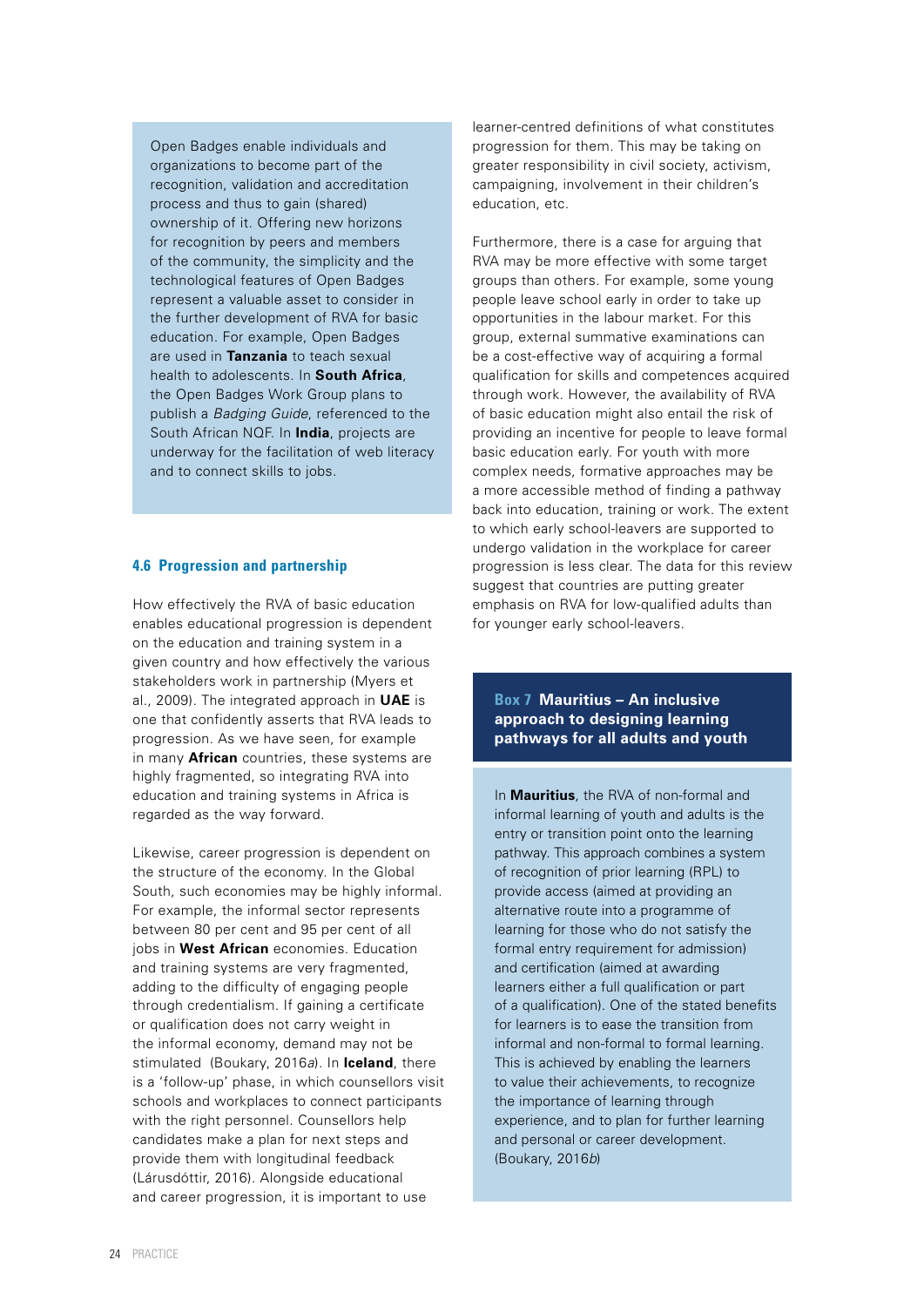<span id="page-24-0"></span>One enabling factor for effective progression is the development of partnership approaches at local or sectoral level. One such approach can be found in **India**, where manufacturing workers who have acquired their skills informally, on the job, have them accredited through a partnership of employers, learners, senior workers and accrediting bodies. Skills recognition approaches that are focused on the needs of specific sectors, occupations or groups are more effective and give a better return on investment than larger, nationwide systems. RVA for basic education works best when stakeholders are organized within a concrete and specific context. This provides a link between individual learning experiences gained to date and the need for competences at basic education levels. This type of sector-based stakeholdership, supported by national policy, gets results in countries where cooperation is organized between governments and social partners to tackle problems such as low literacy and skills gaps in the labour market (**India**, **Mexico**, **Chile**, **Ghana**, **Mali**, **Niger** and **Benin**).

The linkage of sectoral and national responsibilities as a key feature of utilizing RVA for basic education has strong relevance in **Latin American** countries. **Mexico**, for example, provides RVA opportunities through the Sistema Nacional de Competencias, which is applied only for vocational competences that are workbased and used for certification of work-related competences (Mendoza, 2016).

### **4.7 Quality and learner-centredness**

The *UNESCO Guidelines for the Recognition, Validation and Accreditation of the Outcomes of Non-formal and Informal Learning* propose the principle of 'quality assurance in the entire RVA process' (UIL, 2012, p. 6). This means each stage of the process needs to be qualityassured, as well as being 'equality-assured' to ensure access and progression is fair,

transparent and equitable. This has implications for every aspect of the RVA of basic education that has been covered in this report thus far. Policy-making needs to be quality-assured and evaluated; partnerships for progression need to have their own quality assurance systems in place; partners need to be accredited; and the delivery of RVA processes and procedures each need to be quality-assured.

Most of the research reviewed looks at quality assurance as related to the role of RVA staff (guides, advisors and assessors). Training was considered important to raising awareness of the value of personal learning experiences at basic education levels. Furthermore, the quality assurance of the RVA system depends on the clear formulation of what the expertise of RVA staff entails, how this expertise is gained and maintained, and how staff members are embedded in the system as whole.

For the RVA of basic education, the articulation of learner voice was seen as critical to highquality delivery. In youth and adult basic education, motivation and co-design of the curriculum are more crucial to success than in other fields (such as TVET). In countries where RVA is considered a right or entitlement (**France**, **Norway**, **Netherlands**) or countries where there are strong links with occupational standards or a regional infrastructure of centres (**Latin America**, **South Africa**, **India**, **Indonesia**, **Portugal**), the learner's voice is often facilitated through guidance activities that take a 'tailored approach'.

The positive impact of learner-centred approaches becomes apparent in a variety of specific RVA objectives for participation (**Netherlands**), redress (**South Africa**), sector utilization and skills gaps (**Mexico**, **Chile**, **Brazil, ECOWAS** countries), eliminating mismatches between education and the labour market (**India** and **Indonesia**), and social recognition (**ECOWAS** countries, **Brazil**).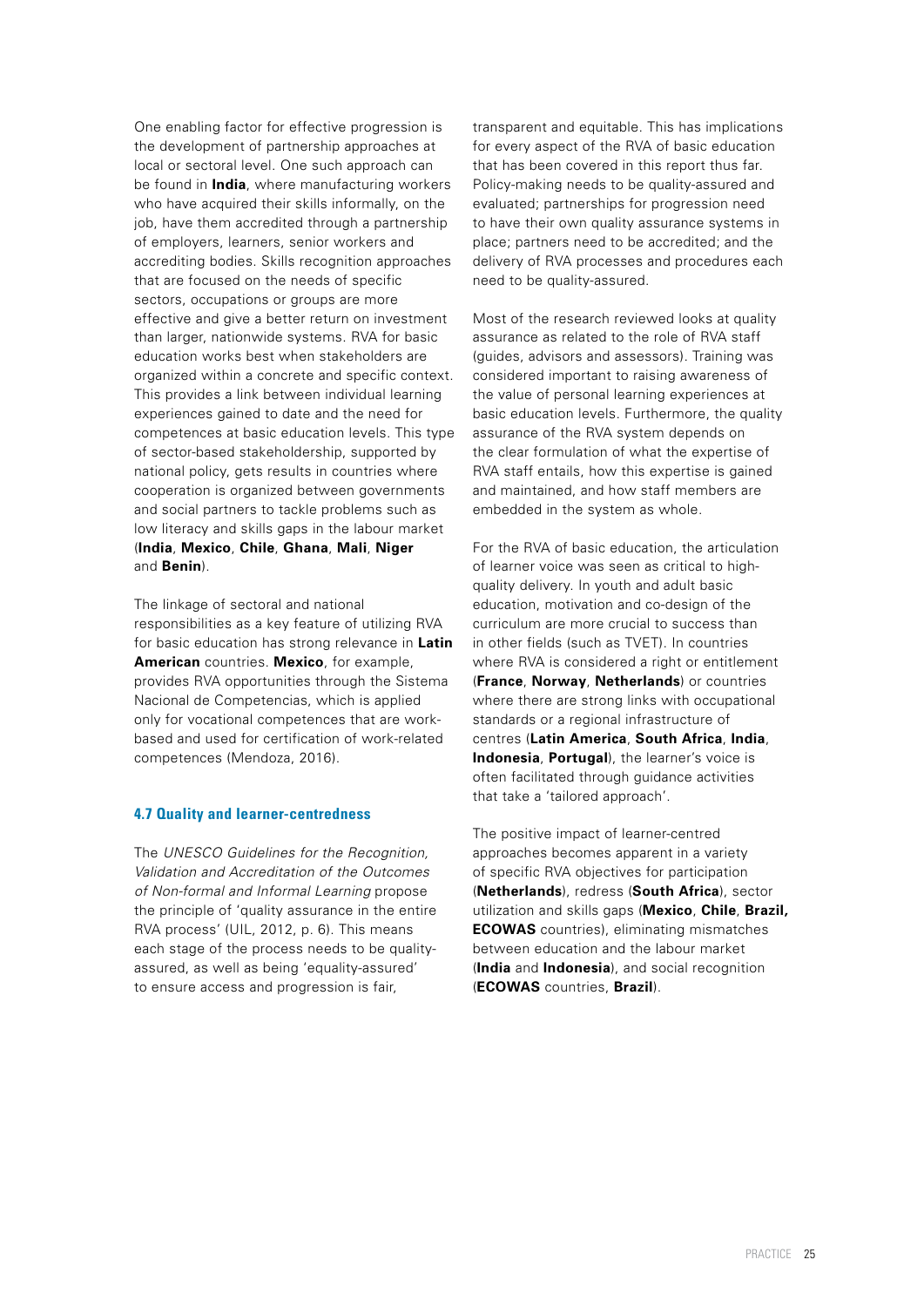### <span id="page-25-0"></span>CONCLUSIONS AND KEY MESSAGES I

### **5.1 Twelve conclusions**

**1.** In most cases, the **RVA of youth and adult basic education is at an early stage of development.** Non-formal and informal learning for youth and adult basic education present some specific challenges to the dominant priorities for generic RVA systems. Although individuals may lack formal basic education, they might still have a range of valuable skills and competences, from basic literacy in their mother tongue to higher levels of technical competence gained in the workplace. Life-wide learning approaches recognize that people have developed knowledge, skills, attitudes and values that should be acknowledged and esteemed in themselves. Furthermore, factors such as challenging life experiences, including living in poverty, precarious employment, early marriage, forced migration or areas of conflict, need to be taken into account when designing education systems. There is no effective onesize-fits-all approach as the characteristics and impact of low levels of basic education are diverse and change over time.

**2. The role of public authorities** is critical to the successful integration of non-formal and informal learning at the basic level into existing RVA systems, as well as the development of new systems. As the RVA of basic education impacts across a range of policy areas – economy, social inclusion, health, welfare, civic engagement, etc. – government budgets benefit in a number of ways. This suggests that working across ministries (such as employment, education, health) would be more effective. However, this is rare.

#### **3. Intersectoral approaches are effective.**

A wide range of other beneficiaries – local stakeholders, industrial sectors, employers and individuals themselves – need to work together to design and implement policy. Where strong partnerships are in place, RVA processes are more likely to benefit learners and stakeholders alike.

**4. Funding matters.** One of the main constraining factors limiting future development is cost. RVA is not a cost-neutral process; it requires investment from governments and other stakeholders. Where entitlements are in place for individuals, there can also be other constraining factors. Most systems do not limit access by price, although it is worth noting that there are often considerable opportunity costs for learners in undertaking the RVA of their youth and adult basic education. There are methodological problems in assessing the cost of setting up and running a system of RVA of youth and adult basic education, dependent on the level of existing infrastructure, the degree of embeddedness into learning provision and other national factors.

### **5. Legislative and policy frameworks**

**are important.** Where RVA in general is underpinned by a lifelong learning strategy, the conditions for the integration of the RVA of basic education as a right are more favourable. There is a diversity of approaches to legislation across the countries analysed. Some have created national legal frameworks that include entitlements and carry with them significant resourcing. European nations have benefited from transnational guidelines and initiatives designed to share good practice. In other countries, there are more ad hoc arrangements making the best of fragmented education and training systems. Whatever approach is taken, the resulting educational eco-system is important for the effective integration of the RVA of basic education.

#### **6.** The **link with national qualifications**

**frameworks**, where they exist, is interesting for a number of reasons. On the one hand, linking RVA of youth and adult basic education with nationally ratified standards and qualifications provides opportunities for progression into formal education. On the other hand, NQFs tend to be dominated by vocational discourses and skills which leave little space for those competences that may be highly valued by learners themselves. Existing frameworks need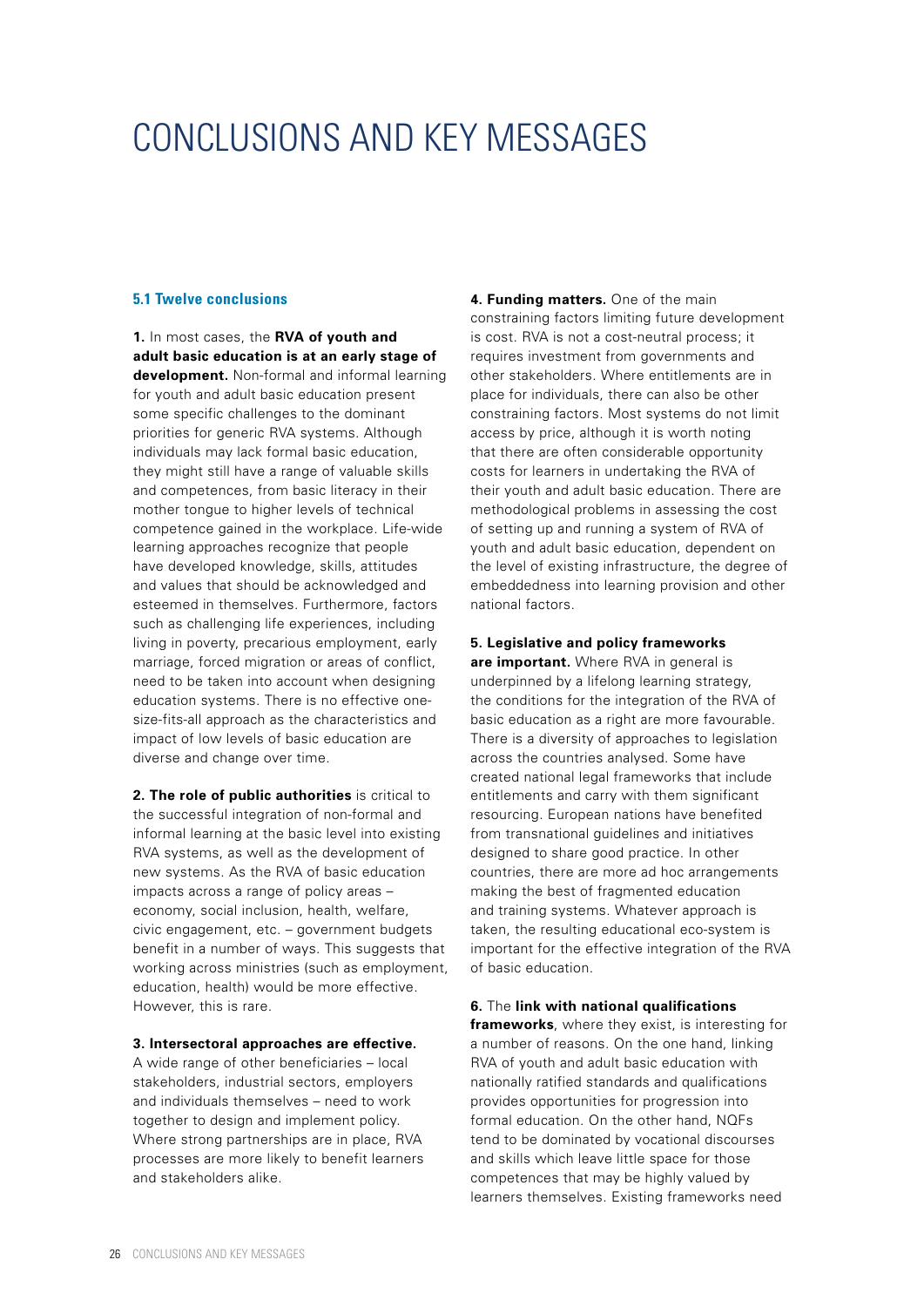<span id="page-26-0"></span>to be more open to a definition of competence beyond that defined by the achievement of technical skills. Although NQFs are not a necessary precondition of effective RVA of basic education, some sort of framework is required (such as competency-based curricula in adult basic education).

**7.** Within the context of a universal entitlement, RVA for basic education may be more effective when it is **targeted at specific cohorts** so that it addresses individual need. There are a number of ways of doing this, either through national policy instruments or local implementation by social and industrial partners. Effective targeting is dependent on the engagement and support of stakeholders, awareness-raising activities and tailored approaches that are sensitized to specific contexts.

#### **8. Coherent and comprehensive processes**

**are critical.** RVA processes and support mechanisms differ between national and subnational systems, although there has been some coordination across borders in, for example, parts of Europe, to facilitate the sharing of practice and geographical labour mobility. However, a number of generic steps can be identified for the successful implementation of RVA of basic education. Each step has implications for the integration of youth and adult basic education into the RVA system. For example, documentation and assessment techniques need to be adapted to meet the needs and characteristics of target groups. There are clear links here, and much to be learned from basic education pedagogies, whether these are formal or non-formal, and the need for flexible approaches.

#### **9. Information and communication**

**technologies** (ICT) have a key role to play in the future development of RVA of basic education. For example, Open Badges were developed to facilitate the RVA of non-formal and informal learning at higher levels. The benefits are not just around cost-effectiveness and the potential for scalability; ICT present opportunities to engage with new and emerging target groups in a way that is accessible and portable across borders. However, there are concerns about equity of access and challenges around connectivity, particularly in poor, rural areas.

#### **10. Progression is an important concept**

within the RVA of youth and adult basic education. However, in the Global North it is predominately defined in terms of career or labour market progression, which tends to be only one aspect of an individual's motivation. Information, advice and guidance, and educational counselling in some countries, is critical to support a process that reflects the life-stages of individuals; opportunities for further learning; and potential labour market opportunities. This is true of all learners, but, for those at the basic education stage, the support needs are more profound.

### **11. Quality assurance systems are important to the delivery of effective RVA** in general.

National qualifications frameworks are seen as delivering some aspects of this: standardization, consistency and monitoring. However, the main focus is on the support of frontline staff, particularly assessors, and their competence. For staff without direct experience of or training in basic education pedagogies, non-formal and formal, or an awareness of how informal learning works, awareness-raising will be needed. There are some instances of role specialization or division of responsibilities that have been put in place to address this need. Furthermore, those working with specific target groups, for example refugees, will need specific development and ongoing support.

**12. Learner-centredness** is critical on both policy and practice levels. In terms of policy and the design of approaches, learners need be listened to in terms of their previous learning experiences, their experience of the system to date, and relevant characteristics of their life experience (for example, forced migration, patterns of discrimination, cumulative disadvantage). At the practice level, the codesign of non-formal basic education is a key characteristic of provision. For consistency, RVA of basic education gained in this manner would need to be co-designed too. For example, just as non-formal learning involves the negotiation of learning outcomes between learners and practitioners, the same could be achieved in co-designing assessment techniques (with rigorous moderation).

### **5.2 Key policy messages**

The RVA of youth and adult basic education should be embedded into lifelong learning systems. If it is not, huge numbers of youth and adults will miss out on opportunities to progress in learning, at work and in their personal lives.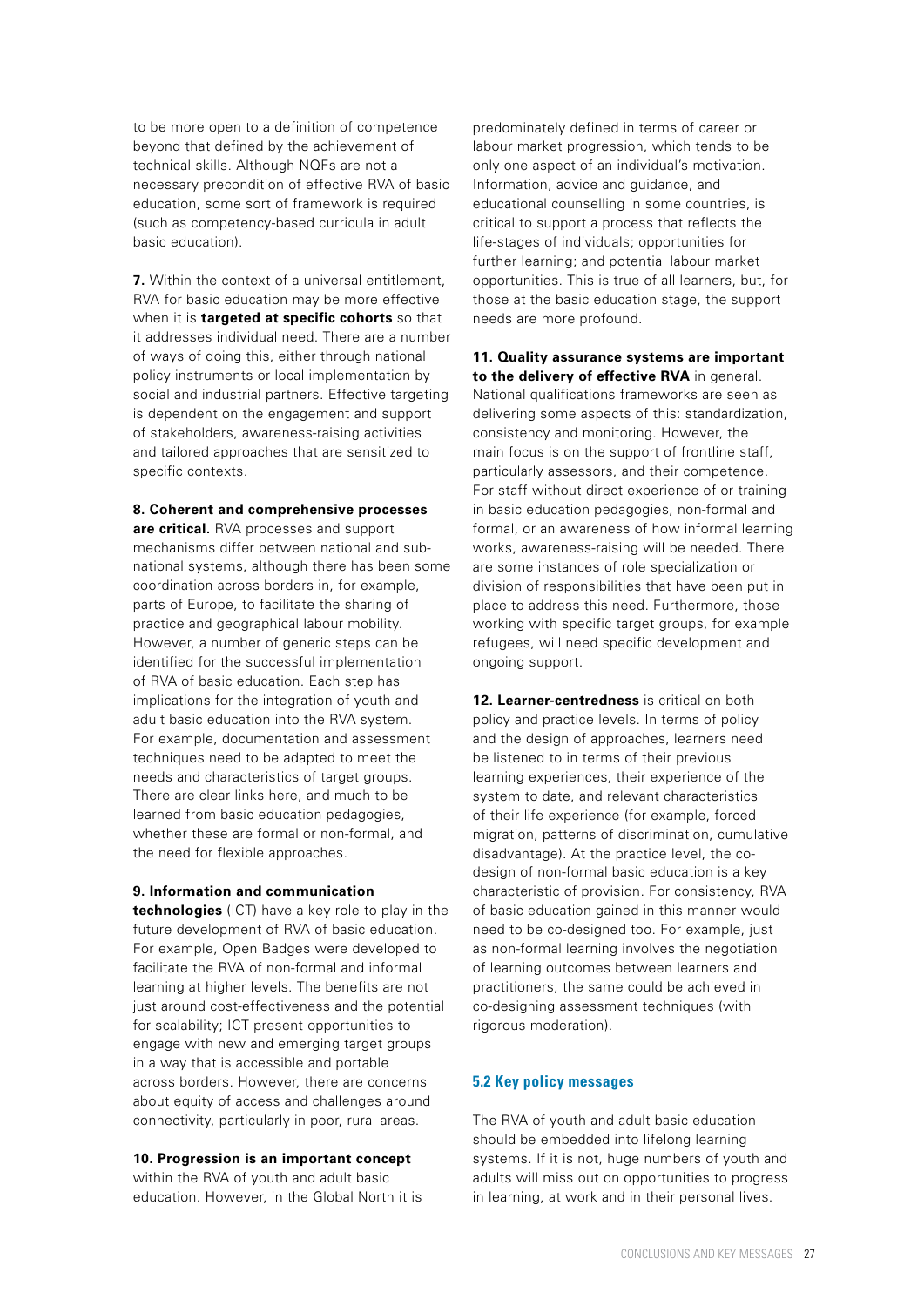<span id="page-27-0"></span>Member States have committed to universal basic education (UIL, 2017). There are huge potential benefits that need to be accurately assessed so that funding can be allocated or participation incentivized through government measures. Lifelong learning policies should encourage partnership approaches across stakeholder groups at national, local, sectoral and social partner levels. Such systems should include integrated approaches to learner advice and guidance.

### **Integration of the RVA of youth and adult basic education into existing qualification systems and frameworks should be**

**prioritized**. Policy-making in the absence of investment in robust systems will not be enough. Where there are parallel or partial systems of non-formal basic education in place, both will need to adapt to ensure there is one mode of recognition and certification that avoids stigmatization and provides equal opportunities to progress.

### More needs to be done to **integrate successful pedagogies of youth and adult basic education into the RVA process.**

This includes closer links with the learning process and basic education providers, and joint work with assessors, counsellors and other RVA staff. Well-tried processes in non-formal learning, such as co-design with learners, should be encouraged.

**Policy-makers should fund training and development of RVA personnel as a key quality-assurance issue.** In addition, they should **stipulate and fund quality assurance and evaluative processes at each stage of the RVA process.** This includes commissioning independent evaluations of policy development and implementation.

It is important to **involve the users of the system in its design and implementation**. The learner's voice is an important concept in youth and adult basic education and needs to be applied in the context of RVA systems.

Better awareness of aspirations, expectations and needs will enable policy to keep pace with current and emerging demands and, for example, changes in the use of new technologies. ICT has a key role to play in the development of RVA of youth and adult basic education, as long as it is learner-centred.

### **5.3 Further research**

In order to support the process of development of RVA of youth and adult basic education, some further research needs to be undertaken.

UNESCO's Observatory should continue to collect country analyses of RVA of youth and adult basic education. These provide an invaluable resource from which important lessons can be drawn in the development of integrated RVA systems. While some systems view the RVA of learning and second-chance education as a matter of social justice, others construe RVA as a necessity for adaptation to changing global markets and for certification to enter the labour market. Within this, the role of guidance and the wider benefits of RVA are important avenues for further research.

Further comparative analysis should be undertaken in those policy and practice areas that are currently under-researched: costbenefits; the use of ICT; targeted approaches; and lessons to be learned from TVET, workplace settings and higher education. More research is needed as to how key competences gained through basic education may be captured, measured and validated.

Further mapping needs to be undertaken to identify the needs of the target populations for RVA of basic education, their needs and expectations, and their country's basic education system. This would provide a clearer understanding of the linking of RVA with non-formal basic education provision and its pedagogies.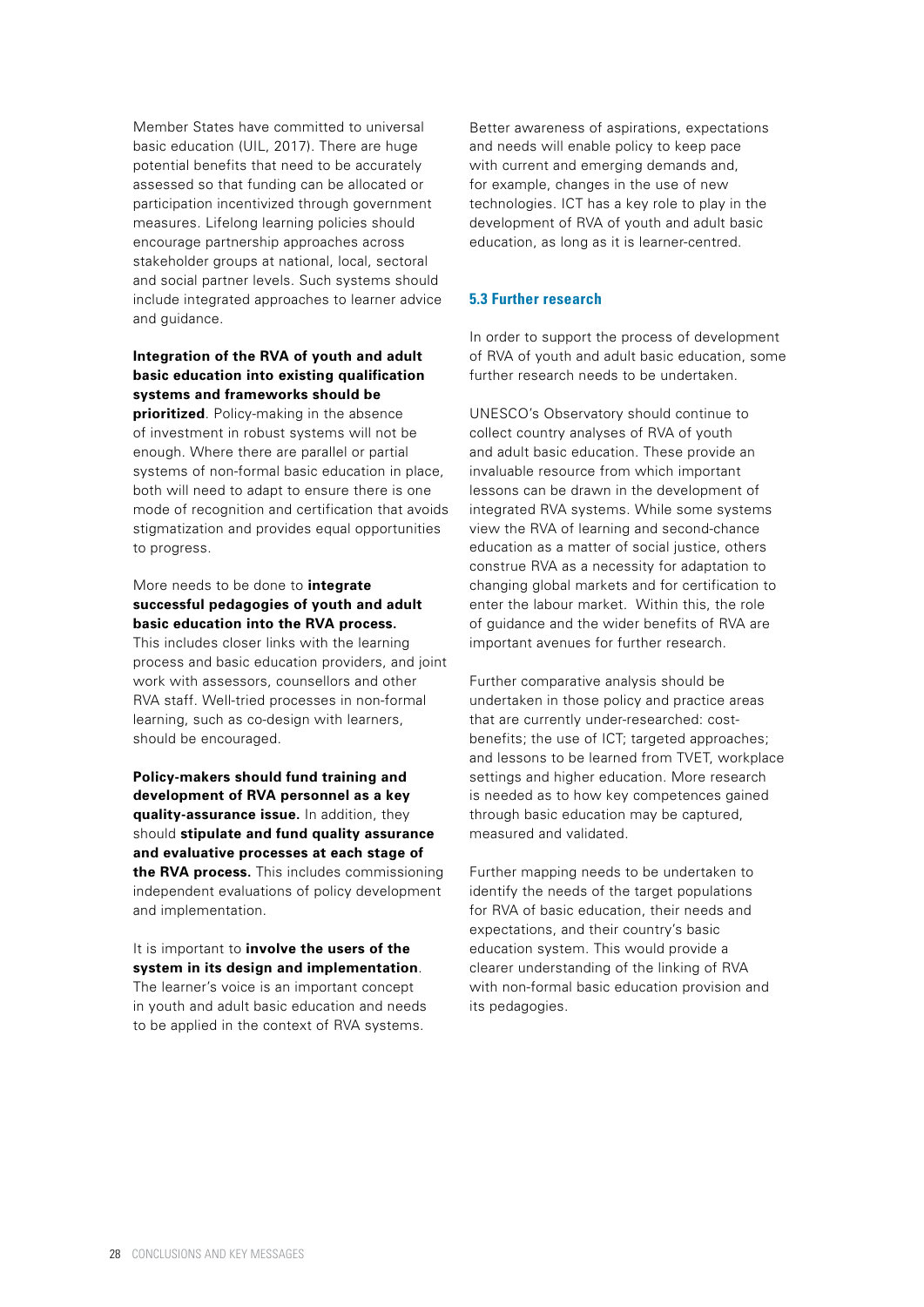### <span id="page-28-0"></span>**GLOSSARY** I

**Basic education** – sometimes referred to as fundamental, elementary or primary/secondary education – consists of at least nine years and progressively extends to up to 12. It is free and compulsory, and prepares the learner for further education and an active life and citizenship, while meeting basic learning needs including learning to learn, and the acquisition of literacy, numeracy, and scientific and technological knowledge as applied to daily life. Equivalent basic education is offered to youth and adults who did not have the opportunity to receive and complete basic education at the appropriate age (UNESCO, 2009).

**Recognition, validation and accreditation (RVA)** of all forms of learning outcomes is a practice that makes visible and values the full range of competences (knowledge, skills and attitudes) that individuals have obtained in various contexts and through various means in different phases of their lives.

*Recognition* is a process of granting official status to learning outcomes and/or competences, which can lead to the acknowledgement of their value in society. *Validation* is the confirmation by an approved body that learning outcomes or competences acquired by an individual have been assessed against reference points or standards through pre-defined assessment methodologies. *Accreditation*  is a process by which an approved body, on the basis of assessment of learning outcomes and/ or competences according to different purposes and methods, awards qualifications (certificates, diplomas or titles), or grants equivalences, credit units or exemptions, or issues documents such as portfolios of competences. In some cases, 'accreditation' applies to the evaluation of the quality of an institution or a programme as a whole.

#### **Competences and learning outcomes**

*Competences* indicate a satisfactory state of knowledge, skills, values and attitudes and the ability to apply them in a variety of situations.

*Learning outcomes* are achievements of what a learner knows, understands and is able to do as a result of a learning process.

#### **Formal, non-formal and informal learning**

*Formal learning* takes place in education and training institutions, is recognized by relevant national authorities and leads to diplomas and qualifications. Formal learning is structured according to educational arrangements such as curricula, qualifications and teaching-learning requirements.

*Non-formal learning* is learning that has been acquired in addition or alternatively to formal learning. In some cases, it is also structured according to educational and training arrangements, but more flexible. It usually takes place in community settings, the workplace and through the activities of civil society organizations. Through the recognition, validation and accreditation process, non-formal learning can also lead to qualifications and other recognitions.

*Informal learning* is learning that occurs in daily life, in the family, in the workplace, in communities and through the interests and activities of individuals. Through the recognition, validation and accreditation process, competences gained in informal learning can be made visible, and can contribute to qualifications and other recognitions. In some cases, the term *experiential learning*  is used to refer to informal learning that focuses on learning from experience.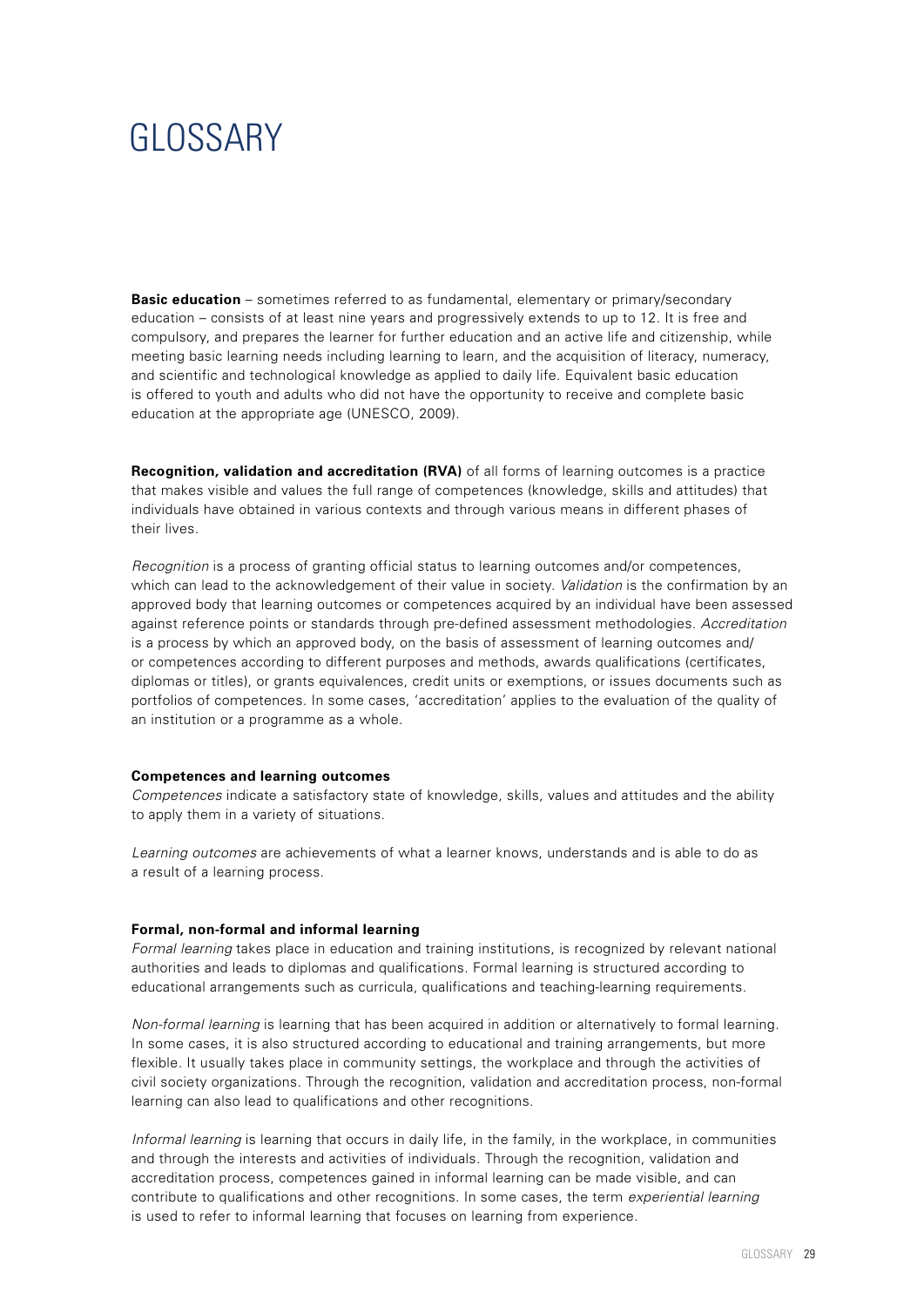### **Qualifications and national qualifications frameworks**

*Qualification* refers to what an individual is qualified to do. In the *UNESCO Guidelines for the Recognition, Validation and Accreditation of the Outcomes of Non-formal and Informal Learning,* a qualification is an official record (certificate, diploma, degree) of learning achievement, which recognizes the results of all forms of learning, including the satisfactory performance of a set of related tasks. It can also be a condition that must be met or complied with for an individual to enter or progress in an occupation and/or for further learning.

*National qualifications frameworks* (NQFs) are systems of equivalences and classifications of qualifications relating to a set of nationally agreed standards/criteria developed by competent public authorities. NQFs recognize learning outcomes and competences from all forms of learning.

### **Equivalence**

*Equivalence* refers to a state of being of equal value. The term is typically used to accord competences gained by a learner outside the formal education and training system equal value to those gained in the formal system.

### **International Standard Classification of Education (ISCED)**

ISCED is the standard framework used to categorize and report cross-nationally comparable education statistics. The importance of ISCED 2011 is that it provides a framework for describing various levels of educational attainment that are significant for people seeking access to opportunities in life and further learning. The ISCED 2011 levels range from Level 0 (early childhood education) to Level 8 (doctoral or equivalent level). Levels 1–3 are considered basic education levels, comprising primary education (1st stage), lower secondary education (2nd stage) and upper secondary education (3rd stage):

- **•** ISCED Level 1 explicates fundamental skills in literacy and numeracy and establishes a foundation for learning and understanding core areas of knowledge, personal and social development, in preparation for lower secondary education.
- **•** ISCED Level 2 lays the foundation for lifelong learning on which education systems can systematically expand further educational opportunities for youth and adult learners.
- **•** ISCED Level 3 involves completion of secondary education in preparation for tertiary education or to provide skills relevant to employment, or both. (UIS, 2012)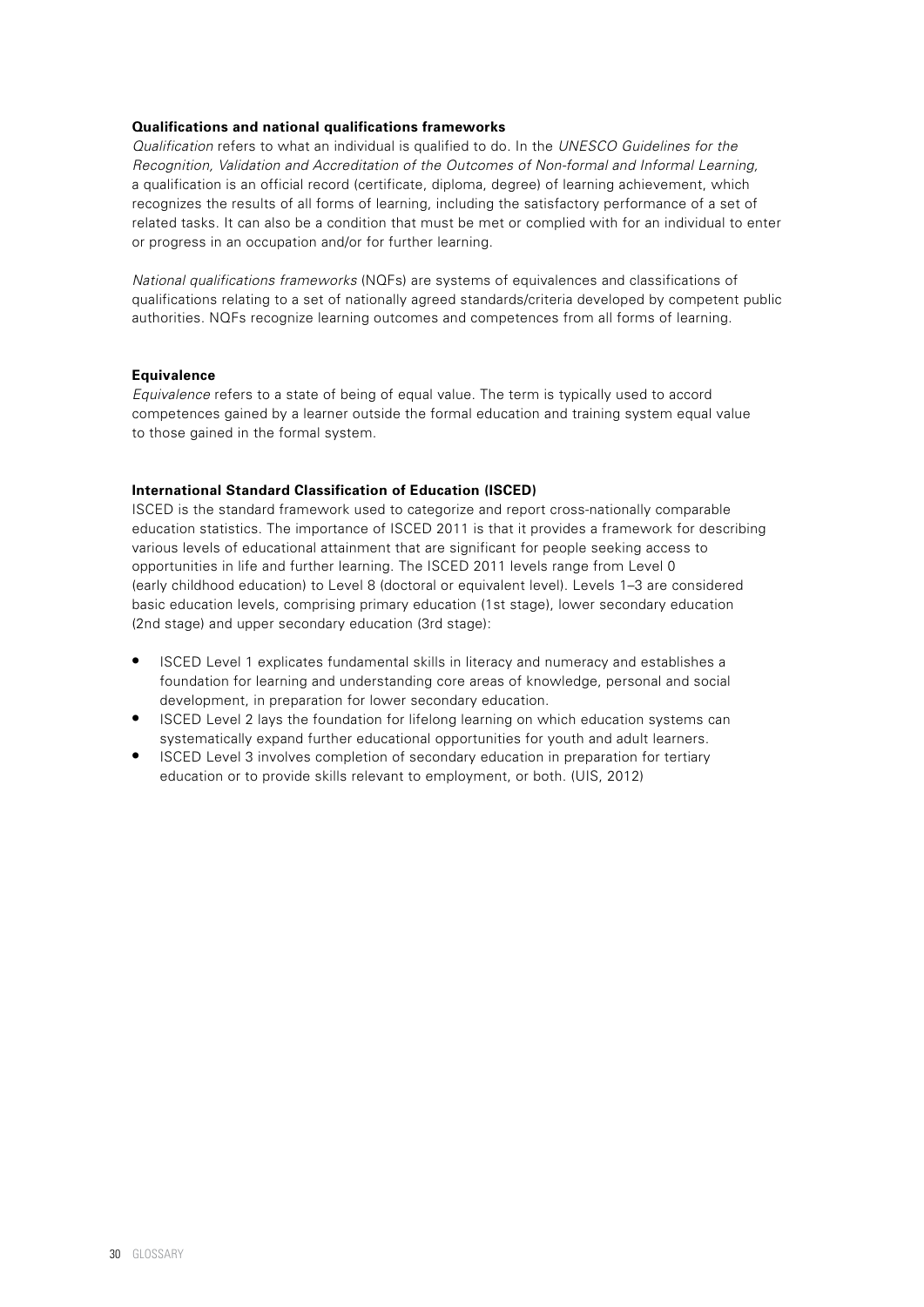### <span id="page-30-0"></span>BIBLIOGRAPHY

- Aguiar, E. 2016. Analysis of regional trends on existing RVA policies and practices in Brazil: The SESI experience. Paper presented at the UNESCO/UIL expert meeting on RVA for basic youth and adult education, Hamburg, Germany, June 23–24, 2016.
- Baba-Mousa, A. R. 2016. Policies and practices on RPL in basic youth and adult education in Benin. Paper presented at the UNESCO/UIL expert meeting on RVA for basic youth and adult education, Hamburg, Germany, June 23–24, 2016.
- Barros, R. 2014. The Portuguese Recognition of Prior Learning (RPL) policy agenda: Examining a volatile panacea by means of ethno-phenomenological interpretations. *Encyclopaedia XVIII* (40), pp. 53–68.
- Boukary, H. 2016*a*. Policies and practices on RPL in basic youth and adult education in the Economic Community of West African States (ECOWAS). Paper presented at the UNESCO/UIL expert meeting on RVA for basic youth and adult education, Hamburg, Germany, June 23–24, 2016. Boukary, H. 2016*b*. Mauritius, a synthesis report. Unpublished.
- Braňka, J. 2016. Understanding the potential impact of skills recognition system on labour markets: *Research report.* Geneva, ILO.
- Cedefop (European Centre for the Development of Vocational Training). 2008. *Terminology of European education and training policy – A selection of 100 key terms.* Luxembourg, Office for Official Publications of the European Communities.
- Cedefop. 2009. *The shift to learning outcomes: Policies and practices in Europe.* Cedefop Reference Series 72. Luxembourg, Office for Official Publications of the European Communities.
- Diário da República. 2016. *Diário da República,* 1.a série-N.o 165-29 de agosto de 2016.
- Duvekot, R.C. 2016. Leren Waarderen. Een studie van EVC en gepersonaliseerd leren. Proefschrift [Valuing Learning. A study of VPL and personalised learning. Thesis]. Houten, CL3S.
- Duvekot, R. C. and Geerts, J. eds. 2012. *Handbook for the assessment and validation of pedagogical competences of adult educators.* Timisoara, IREA/Brumar.
- Duvekot, R. C. and Schuur, K. eds. 2014. *Building Personalized Learning: A handbook for creating a common theoretical background on concepts regarding personalizing learning.* Series VPL Biennale 3. Vught, EC-VPL.
- Dyson, C. and J. Keating. 2005. *Recognition of prior learning: Policy and practice for skills learned at work.* Skills Working Paper No. 21: Skills Knowledge and Employability. Geneva, International Labour Office.
- Ebner, G. and Oliveira, S. 2016. *Action plan for validation in Europe.* Brussels, EAEA.
- European Commission, Cedefop and ICF International. 2014. *European inventory on validation of non-formal and informal learning. Final synthesis report: Portugal.* Thessaloniki, Cedefop.
- European Commission, Cedefop and ICF International. 2016. *Monitoring the use of validation of nonformal and informal learning: Thematic report for the 2016 update of the European inventory on validation.* Thessaloniki, Cedefop.
- European Commission. 2016. *Proposal for a Council Recommendation on establishing a Skills Guarantee.* Strasbourg, COM (2016) 382/2.
- Gouvernement du Québec, Ministère de l'Éducation. 2002. *Learning throughout life. Government policy on adult education and continuing education and training.* Quebec, Bibliothèque nationale du Québec.
- Hanemann, U. 2015. *The evolution and impact of literacy campaigns and programmes, 2000–2014.*  Hamburg, UIL.
- Hasbi, M. 2016. Policies and practices on RPL in basic youth and adult education in Indonesia. Paper presented at the UNESCO/UIL expert meeting on RVA for basic youth and adult education, Hamburg, Germany, June 23–24, 2016.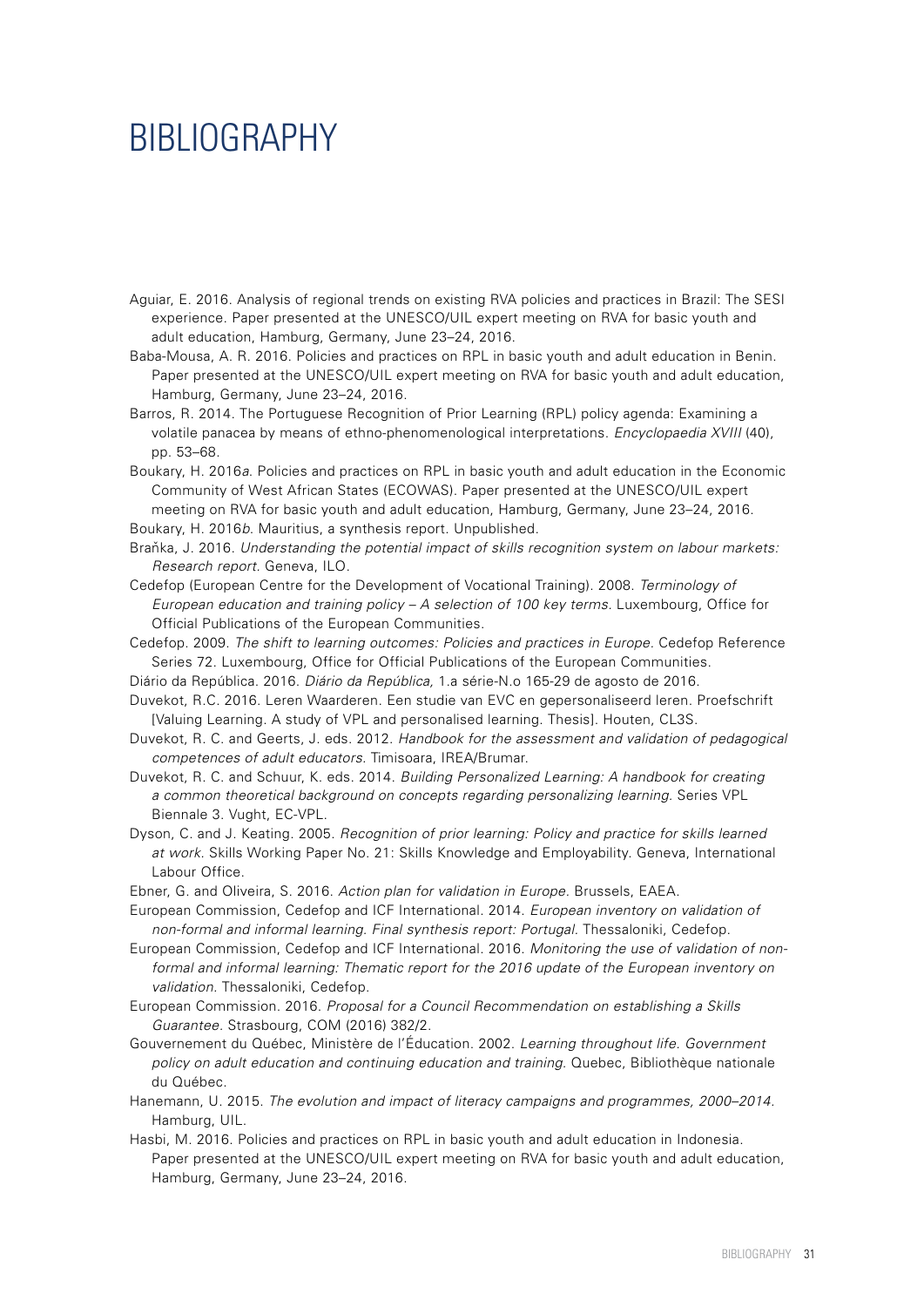- Infante, I. 2016. Policies and practices on RPL in basic youth and adult education in Chile. Paper presented at the UNESCO/UIL expert meeting on RVA for basic youth and adult education, Hamburg, Germany, June 23–24, 2016.
- Kleef, E. J. van. 2012. *Quality in prior learning assessment and recognition for internationally educated nurses.* Paris, EHSS.
- Lárusdóttir, F. M. 2016. Country grid of Iceland for the UNESCO review on RVA for basic youth and adult education. Unpublished.
- Lopes, H. 2016. Policies and practices on RPL in basic youth and adult education in Portugal. Paper presented at the UNESCO/UIL expert meeting on RVA for basic youth and adult education, Hamburg, Germany, June 23–24, 2016.
- Maroc. 2016. Grilles d'analyse de cas Maroc pour l'examen de l'UNESCO sur la reconnaissance, la validation et l'accréditation de l'éducation de base et des adultes en tant que fondement de l'apprentissage tout au long de la vie [Country grid of Morocco for UNESCO's review of the recognition, validation and accreditation of basic and adult education as a basis for lifelong learning]. Unpublished.
- McKay, V. 2016. RPL in South Africa. Paper presented at the UNESCO/UIL expert meeting on RVA for basic youth and adult education, Hamburg, Germany, June 23–24, 2016.
- Mendoza-Ortega, S.E. 2016. Policies and practices on RPL in basic youth and adult education in Mexico. Paper presented at the UNESCO/UIL expert meeting on RVA for basic youth and adult education, Hamburg, Germany, June 23–24, 2016.
- Mitra, S., Dangwal, R., Chatterjee, S., Jha, S., Bisht, R. S. and Kapur, P. 2005. Acquisition of computer literacy on shared public computers: Children and the 'Hole in the wall'. *Australasian Journal of Educational Technology,* 21(3), pp. 407–426.
- Myers, K., Gyarmati, D. and Voyer, J. P. 2009. *Skills upgrading for Ontario working age adults: An environmental scan of programs, gaps and opportunities. Final report.* Ontario, SRDC.
- National Institute for Open Schooling. 2012. *Framework for recognition of prior learning.* Noida, National Institute of Open Schooling, Ministry of Human Resource Development.
- OECD (Organisation for Economic Co-operation and Development). 2013. *Skilled for life? Key findings from the Survey of Adult Skills.* Paris, OECD.
- OECD. 2016. *Skills matter. Further results from the Survey of Adult Skills.* Paris, OECD.

Pires, A. L. 2014. *European inventory on validation of non-formal and informal learning 2014. Country report: Portugal.* European Commission, Cedefop, ICF International. Available at: [https://cumulus.cedefop.europa.eu/files/vetelib/2014/87073\\_PT.pdf \[A](https://cumulus.cedefop.europa.eu/files/vetelib/2014/87073_PT.pdf)ccessed 15 March 2018].

Presant, D. 2016. Recognizing self-directed learners with Open Badge eCredentials. Available at: [https://littoraly.wordpress.com/2016/03/07/recognizing-self-directed-learners-with-open-badge](https://littoraly.wordpress.com/2016/03/07/recognizing-self-directed-learners-with-open-badge-ecredentials)ecredentials [\[Ac](https://littoraly.wordpress.com/2016/03/07/recognizing-self-directed-learners-with-open-badge-ecredentials)cessed 15 March 2018].

Ravet, S. 2016. #OpenBadges: formal vs. informal recognition — #BeyondCredentials part 2. [Available at: http://www.learningfutures.eu/2016/05/openbadges-formal-vs-informal-recognition](http://www.learningfutures.eu/2016/05/openbadges-formal-vs-informal-recognition-beyondcredentials-part-2/)beyondcredentials[-part-2/ \[A](http://www.learningfutures.eu/2016/05/openbadges-formal-vs-informal-recognition-beyondcredentials-part-2/)ccessed 15 March 2018].

- Robitaille, M. 2016. Recognition of acquired competences in Canada. Paper presented at the UNESCO/UIL expert meeting on RVA for basic youth and adult education, Hamburg, Germany, June 23–24, 2016
- Rodrigues Viera, E. 2016. *Policies and practices on RPL in basic youth and adult education in Brazil.* Paper presented at the UNESCO/UIL expert meeting on RVA for basic youth and adult education, Hamburg, Germany, June 23–24, 2016.
- SESI (Serviço Social da Indústria). 2015. *Reconhecimento de Saberes: 11/2015.*  [Available at: http://www.sistemaindustria.org.br/emailmarketing/flippingbook/Revista\\_SESI-](http://www.sistemaindustria.org.br/emailmarketing/flippingbook/Revista_SESI-SENAI_novembro_2015/HTML/files/assets/common/downloads/publication.pdf)SENAI\_[novembro\\_2015/HTML/files/assets/common/downloads/publication.pdf](http://www.sistemaindustria.org.br/emailmarketing/flippingbook/Revista_SESI-SENAI_novembro_2015/HTML/files/assets/common/downloads/publication.pdf)  [Accessed 15 March 2018].
- Shah, S.Y. 2016. *Country grid of India for the UNESCO review on RVA for basic youth and adult education.* Unpublished.
- Singh, M. 2015. *Global perspectives on recognising non-formal and informal learning: Why recognition matters.* Heidelberg, Springer.
- Sinke, G. P. J. 2006. *Aan de slag met assessment* [Working with assessment]. Nuenen, OAB.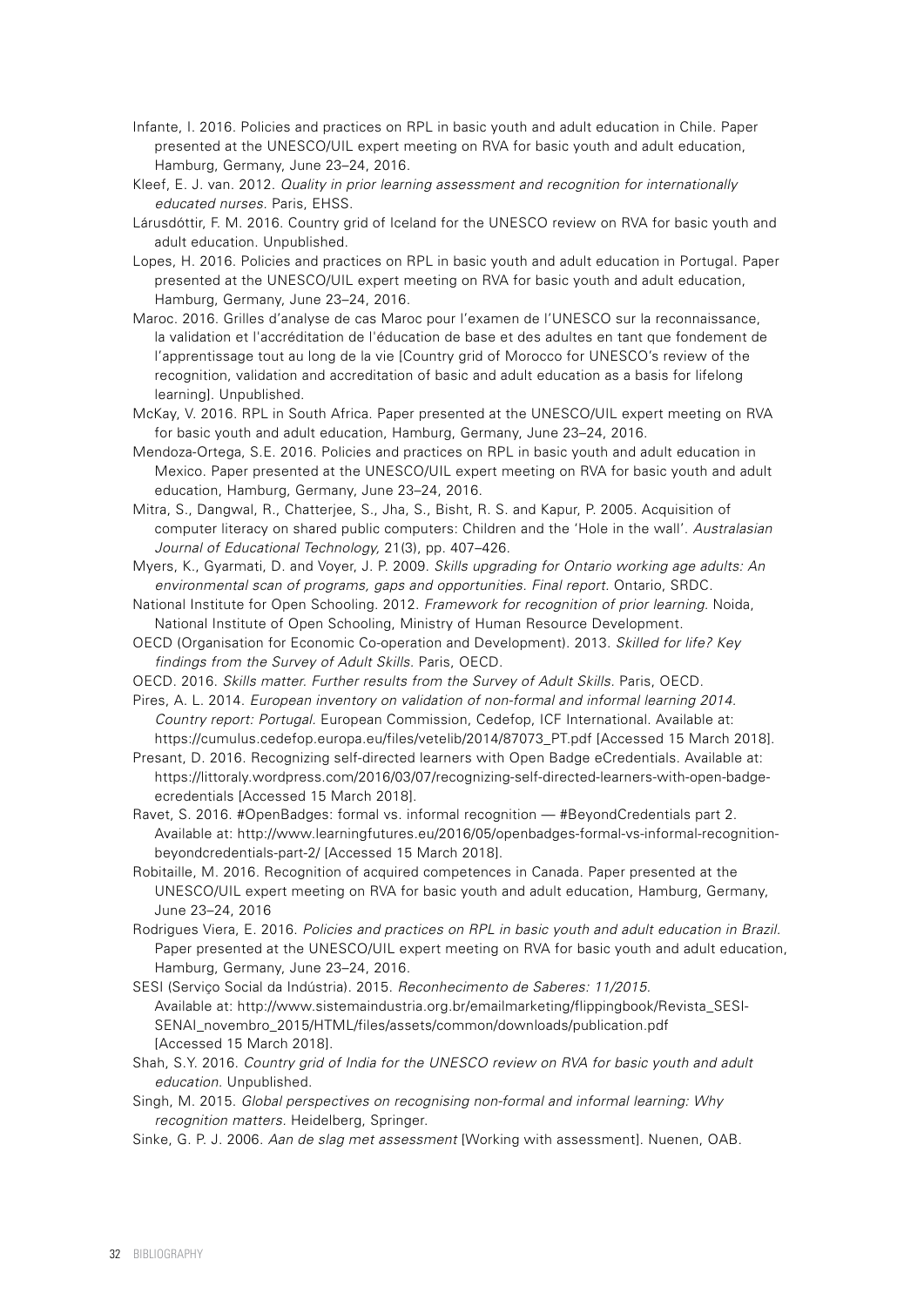- Tunisie. 2016. Grilles d'analyse de cas Tunisie pour l'examen de l'UNESCO sur la reconnaissance, la validation et l'accréditation de l'éducation de base et des adultes en tant que fondement de l'apprentissage tout au long de la vie [Country grid of Tunisia for UNESCO's review of the recognition, validation and accreditation of basic and adult education as a basis for lifelong learning]. Unpublished.
- UAE (United Arab Emirates). 2016*a*. Country grid of the United Arab Emirates for the UNESCO review on RVA for basic youth and adult education. Unpublished.

UAE. 2016*b*. NQA RPL Pilot Project – Report Card October 2016. Unpublished.

- UNESCO (United Nations Educational, Scientific and Cultural Organization). 1960. *Convention against Discrimination in Education 1960.* Article 4 adopted by the General Conference of UNESCO at its 11th session. Paris, UNESCO.
- UNESCO. 2013. *Intercultural competences: Conceptual and operational framework.* Paris, UNESCO.
- UNESCO. 2015*a. Education 2030: Incheon Declaration and Framework for Action for the implementation of Sustainable Development Goal 4.* Paris, UNESCO. Available at: [http://unesdoc.](http://unesdoc) unesco.org/images/0024/002456/245656E.pdf. [Accessed 15 March 2018]
- UNESCO. 2015*b. Rethinking education: Towards a global common good?* Paris, UNESCO.
- UNESCO. 2015*c. EFA Global Monitoring Report. Education for All 2000–2015: Achievements and challenges.* Paris, UNESCO.
- UNESCO. 2015*d. Level setting and recognition of learning outcomes. The use of learning descriptors in the twenty-first century.* Paris, UNESCO
- UNESCO. 2015*e. Position paper on education post-2015.* Available at: <http://unesdoc.unesco.org/> images/0022/002273/227336E.pdf. [Accessed 15 March 2018]
- UNESCO. 2015*f. Education for All 2015 National Review Report: Uruguay.* Available at: [http://unesdoc.unesco.org/images/0023/002300/230037E.pdf \[A](http://unesdoc.unesco.org/images/0023/002300/230037E.pdf)ccessed 15 March 2018].
- UNESCO. 2016. *Global Education Monitoring Report 2016. Education for people and planet: Creating sustainable futures for all.* Paris, UNESCO.
- UNESCO and UIL (UNESCO Institute for Lifelong Learning). 2016. *Recommendation on Adult Learning and Education.* Paris, UNESCO.
- UNESCO, UIL, ETF (European Training Foundation) and Cedefop. 2015*. Global Inventory of Regional and National Qualifications Frameworks*. Volumes 1 and 2. Hamburg, UIL.
- UIL. 2016. AKRAB! (Literacy creates power), Indonesia. Effective Literacy and Numeracy Practices Database. Available at: <http://litbase.uil.unesco.org/?menu=14&country=ID&programme=121> [Accessed 14 March 2018].
- UIL. 2010. *Belém Framework for Action: Harnessing the power and potential of adult learning and education for a viable future.* Hamburg, UIL.
- UIL. 2012. *UNESCO Guidelines for the Recognition, Validation and Accreditation of the Outcomes of Non-formal and Informal Learning.* Hamburg, UIL.
- UIL. 2013. *Second Global Report on Adult Learning and Education: Rethinking literacy.* Hamburg, UIL.
- UIL. 2016. *Third Global Report on Adult Learning and Education: The impact of adult learning and education on health and well-being; employment and the labour market; and social, civic and community life.* Hamburg, UIL.
- UIL. 2017. *Literacy and numeracy from a lifelong learning perspective.* UIL Policy Brief 7. Hamburg, UIL.
- UIS (UNESCO Institute for Statistics). 2012. *International Standard Classification of Education: ISCED 2011.* Montreal, UIS
- UIS. 2013. *Never too late to complete school. Results of the UIS survey on adult education and literacy programmes in Latin America and the Caribbean*. UIS Information Paper No.15, October 2013. Montreal, UIS.
- Ure, B. U. 2015. *How informal and non-formal learning is recognized in Europe. Norway country report.* Gütersloh, Bertelsmann Stiftung.
- Yang, J. 2015. *Recognition, validation and accreditation of non-formal and informal learning in UNESCO Member States.* Hamburg, UIL.